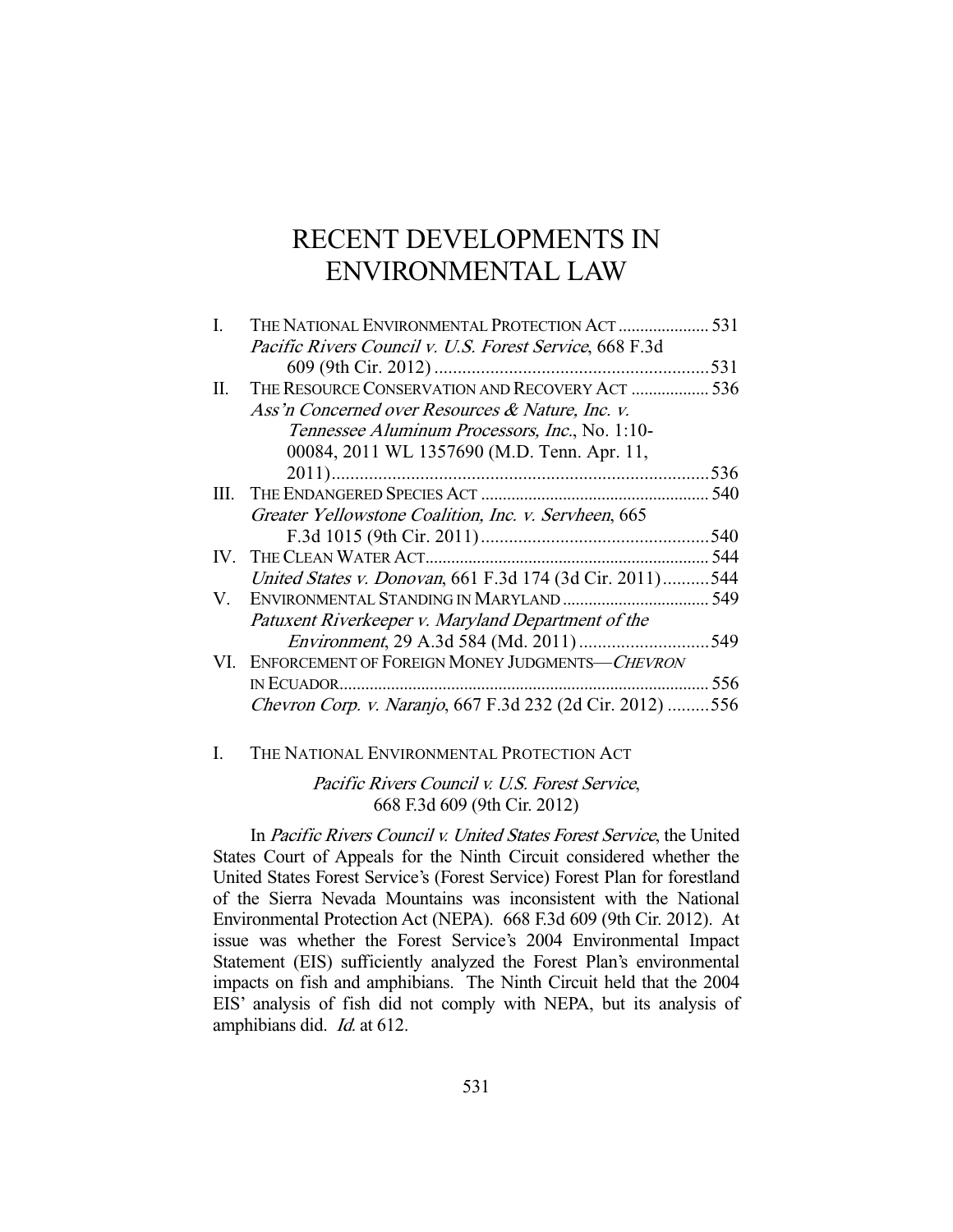The Sierra Nevada Mountains are a 400-mile mountain range in Central California. *Id.* at 612-13. They are home to several national forests and parks, including Yosemite National Park, the Lake Tahoe Basin, and Mt. Whitney. *Id.* at 613. The National Forest Management Act authorizes the Forest Service to coordinate the uses of 11.5 million acres of this land, including "outdoor recreation, range, timber, watershed, wildlife and fish, and wilderness." *Id.* at 612-13 (quoting 16) U.S.C. § 1604(e)(1) (2006)). Pursuant to this authority, the Forest Service adopted the Sierra Nevada Forest Plan. *Id.* at 613.

 In the 1990s, the Forest Service took significant steps towards improving the ecological health of the forestland of the Sierra Nevada Mountains. *Id.* In November 1998, the Forest Service gave notice of intent to publish an EIS, citing the need to "improve national forest management direction for five broad problems: (1) conservation of oldforest ecosystems, (2) conservation of aquatic, riparian, and meadow ecosystems, (3) increased risk of fire and fuels buildup, (4) introduction of noxious weeds, and (5) sustaining hardwood forests." Id. The final EIS was issued in January 2001, reflecting these goals. Id.

 Less than a year later, under the newly elected Bush Administration, the Chief of the Forest Service set out to reevaluate the framework provided by the 2001 EIS. *Id.* at 612. The Forest Service appointed an Amendment Review Team, and in 2004 the Forest Service issued a new EIS. Id. at 613-14. The 2004 EIS proposed significantly more logging of the forestland, more land would be open to logging, more trees could be harvested, and more logging roads could be built. *Id.* at 614-16. Additionally, the 2004 EIS proposed a reduction on grazing restrictions for commercial and recreational livestock. *Id.* at 616. For example, under the 2001 framework, grazing was prohibited in certain areas during the Yosemite Toad's breeding and rearing seasons. *Id.* Under the 2004 framework, these restrictions were significantly reduced. *Id.* 

 The Pacific Rivers Council (PRC) is a citizens group with over 750 members who use the Sierra Nevada forestland for recreational activities, such as fishing, hiking, cross-country skiing, nature photography, and boating. *Id.* at 619. The group filed suit in the United States District Court for the Eastern District of California, alleging that the 2004 framework violated NEPA and the Administrative Procedure Act (APA). Id. at 612. In 2008, the district court granted a summary judgment for the Forest Service, leading to this appeal. Pac. Rivers Council v. U.S. Forest Serv., No. 2:05-cv-00953-MCE-GGH, 2008 WL 4291209 (E.D. Cal. Sept. 18, 2008), aff'd in part, rev'd in part, Pac. Rivers Council, 668 F.3d 609.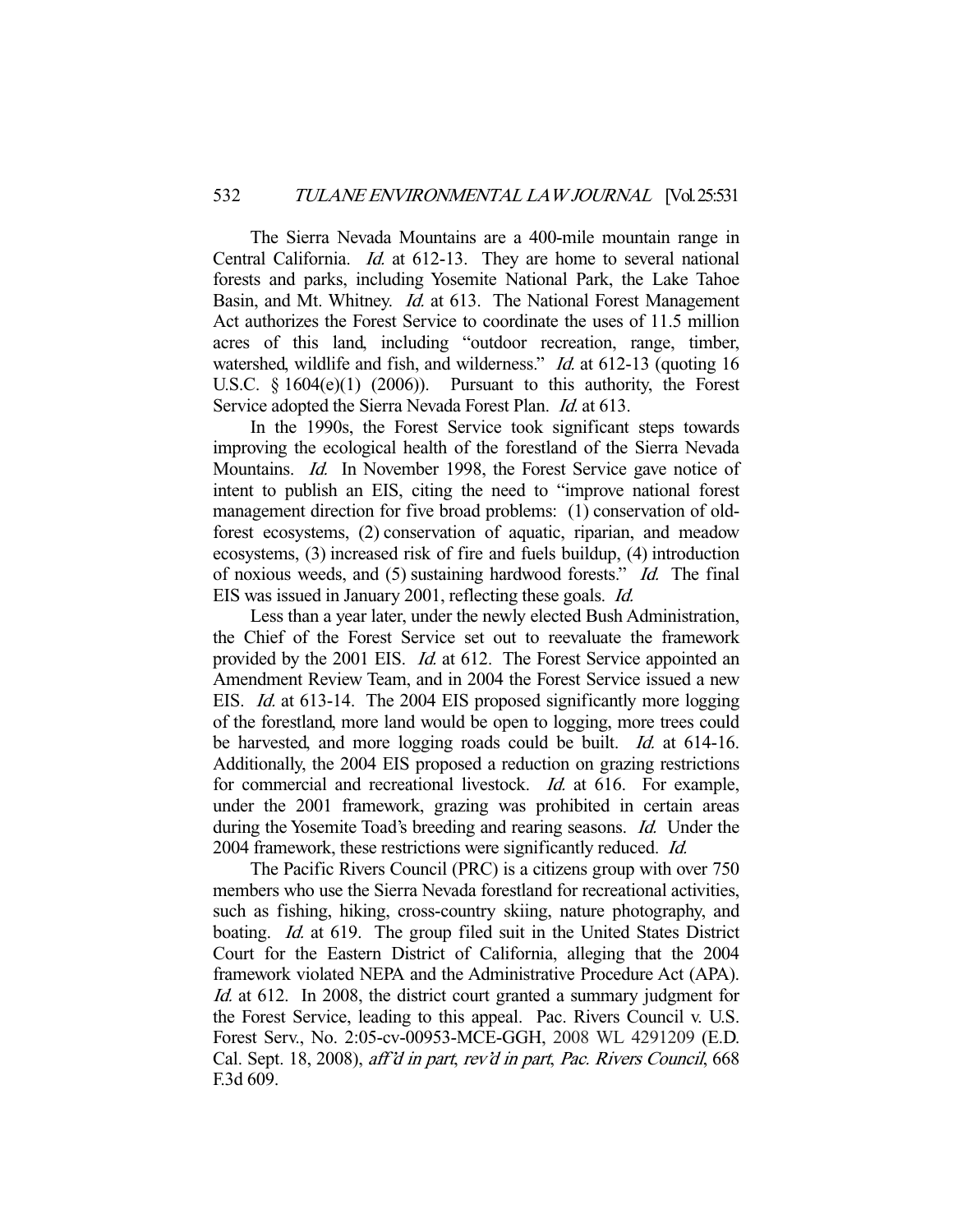The Ninth Circuit first considered whether the PRC had standing to bring the challenge. *Pac. Rivers Council*, 668 F.3d at 617-18. Standing under Article III of the Constitution requires an injury in fact, fairly traceable to the conduct of the defendant, that is capable of being redressed by a favorable decision. Friends of Earth, Inc. v. Laidlaw Envtl. Servs. (TOC), Inc., 528 U.S. 167, 180-81 (2000) (citing Lujan v. Defenders of Wildlife, 504 U.S. 555, 560-61 (1992)). The Forest Service argued that the harm alleged by the PRC was neither concrete and particularized nor actual or imminent, and so it was not an injury in fact because the PRC challenged the Forest Plan generally rather than a specific project and did not identify which specific part of the vast forestland their members use. Pac. Rivers Council, 668 F.3d at 618. The Forest Service's position relied on *Summers v. Earth Island Inst.*, 555 U.S. 488 (2009), in which the Supreme Court held that a citizens group did not have standing when it challenged the Forest Service's nationwide exemption from NEPA's EIS requirement for sales of salvaged timber on land comprising 250 acres or less. In *Summers*, the Court reasoned that there was too remote a possibility the group would encounter land affected by the regulations, given the breadth of the nationwide regulations and the relatively small tracts of land exempted. *Id.* at 495-96.

 Here, however, the Ninth Circuit distinguished the PRC's challenge from that of Summers. Pac. Rivers Council, 668 F.3d at 619. Many members of the PRC live in the Sierra Nevada Mountains, including its Chairman, Bob Anderson, who lives in South Lake Tahoe. Id. Mr. Anderson and the members of the PRC fish, hike, cross-country ski, take nature photographs, and boat in the Sierra Nevada Mountains. Id. The court found it significant that the Pacific Rivers Council identified specific activities taking place in the specific forestlands that were the subject of the suit. *Id.* Given the fact that the 2004 framework calls for the harvesting of 4.6 billion board feet of green timber and 1.8 billion board feet of salvage timber in the next twenty years, taking place in each of the Sierra Nevada Mountains' eleven national forests, the effect of the 2004 framework will likely be visible from great distances and PRC members will likely encounter the affected areas. *Id.* at 619-20. Therefore, the injury in fact alleged is both concrete and particularized and actual and imminent. See id. at 621.

 Having conferred standing, the court turned to the merits of the plaintiffs' claims. A court can overturn an agency's decision when the decision is "arbitrary and capricious," such as if the agency relied on factors Congress did not intend, failed to consider significant factors, or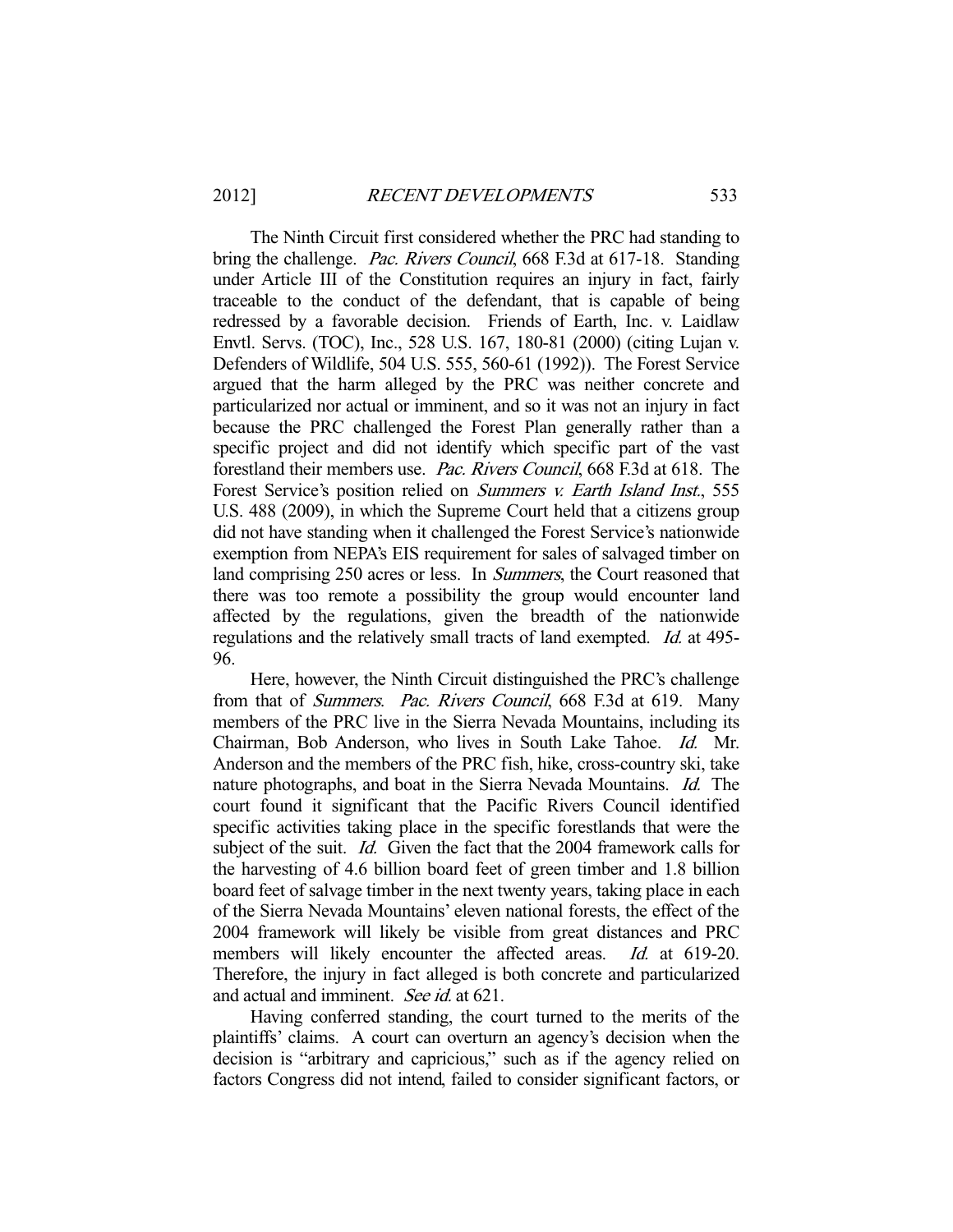the decision is so implausible that it cannot be attributed to a difference in viewpoint. Id. at 617. (quoting Lands Council v. McNair (Lands Council II), 537 F.3d 981, 987 (9th Cir. 2008) (en banc)). NEPA requires that federal agencies consider all the significant environmental impacts of their actions and inform the public of their considerations. Id. at 621 (quoting Kern v. U.S. Bureau of Land Mgmt., 284 F.3d 1062, 1066 (9th Cir. 2002)). It is a reporting obligation, not a substantive law requiring parties to take environmental friendly measures. Id. (citing Kern, 284) F.3d at 1066). As the Supreme Court stated in *Robertson v. Methow* Valley Citizens Council, 490 U.S. 332, 350 (1989), NEPA simply requires federal agencies to take a "hard look" at the environmental consequences of their actions, including the foreseeable direct and indirect impact of the actions. Pac. Rivers Council, 668 F.3d at 621 (quoting N. Alaska Envtl. Ctr. v. Kempthorne, 457 F.3d 969, 975 (9th Cir. 2006)) (citing Or. Natural Res. Council Fund v. Brong, 492 F.3d 1120, 1133 (9th Cir. 2007)).

 The PRC alleged that the Forest Service had not taken a "hard look" at the impact of the proposed actions on fish and amphibians. Id. As to fish, the 2001 EIS contained sixty-four pages of detailed analysis on the impact of the proposed actions on individual species of fish. Id. The 2004 EIS, however, contained no analysis whatsoever; it simply incorporated by reference the section on fish from the 2001 EIS. Id. at 621-22. The court found it troubling that the 2004 EIS amended the Forest Plan so significantly yet contained no new analysis of how the proposed actions would affect fish. See id. at 622. The Forest Service contended that the 2004 EIS was a broad, programmatic statement of environmental impacts, not the kind of site-specific EIS that generally calls for an assessment of the effects on individual species. Id.

The court looked to its decision in Kern v. U.S. Bureau of Land Management, 284 F.3d 1062, to decide on the required level of analysis. In Kern, the court stated that the scope of the analysis should match the significance of the actions proposed. See id. at 1072. Regardless of whether the EIS is programmatic or site-specific, the EIS should analyze environmental impacts as soon as "reasonably possible." *Id.* (citing Save Our Ecosystems v. Clark, 747 F.2d 1240, 1246 n.9 (9th Cir. 1984)). Under this standard, the Forest Service failed to take a "hard look" as to fish in the 2004 EIS. Pac. Rivers Council, 668 F.3d at 624-25. Changes to the surrounding environment, such as by increased harvesting of timber and cattle grazing, can have a significant impact on fish, especially threatened and endangered species. Id. at 625-26. That is why the 2001 EIS devoted sixty-four detailed pages to the proposed action's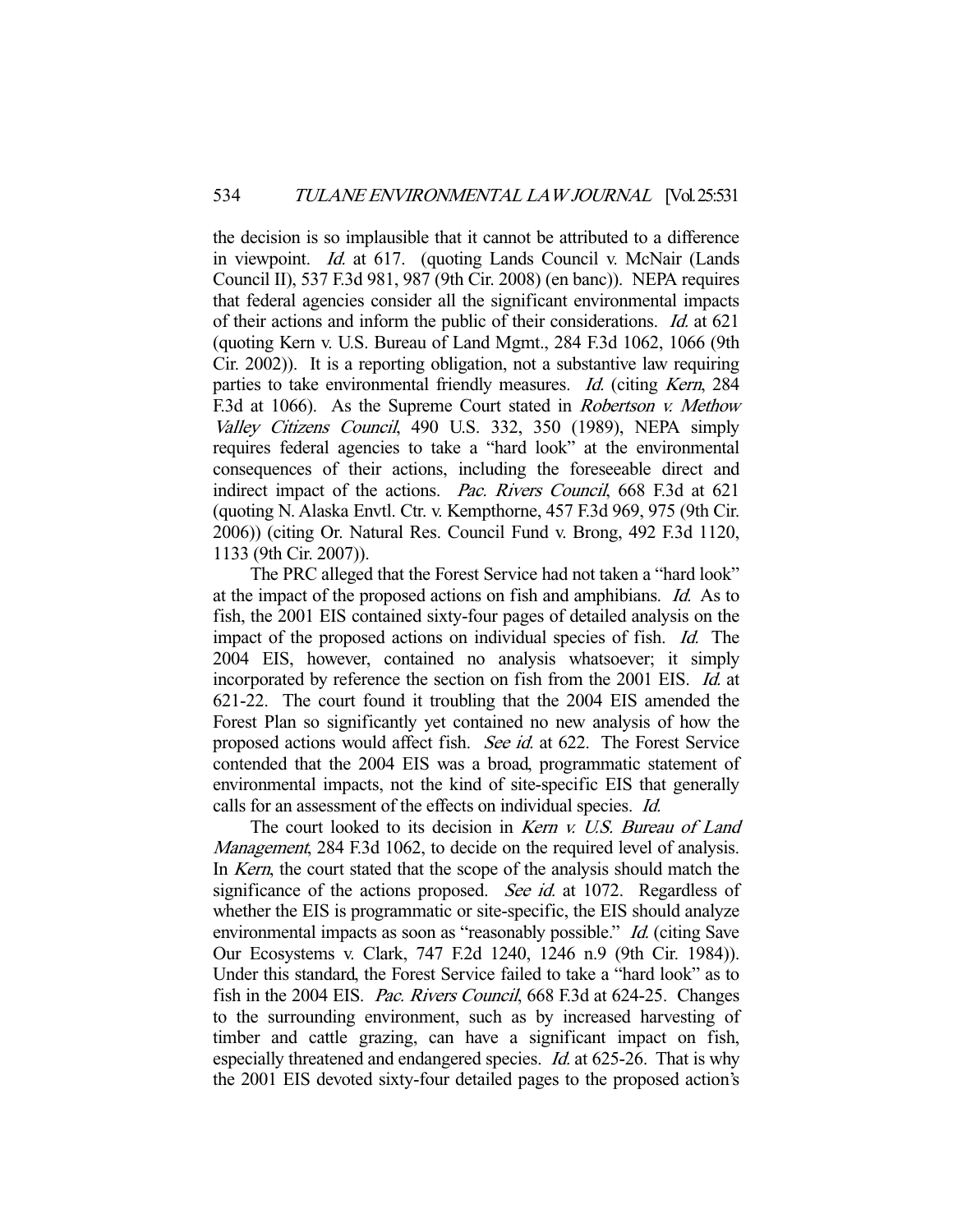environmental impact on fish. See id. at 627. By merely incorporating the 2001 section on fish into the 2004 EIS, without any independent analysis reflecting the impacts of the significant changes to the proposed action, the Forest Service did not meet their responsibility under NEPA. Id.

 As to amphibians, the 2004 EIS did contain extensive analysis on the environmental impact of the proposed actions. *Id.* at 629. It identified six specific species of amphibians and stated how the 2004 framework would affect the species differently than the 2001 framework. Id. It stated that the proposed action would benefit these species in some ways. For example, increased logging rather than prescribed burning, the 2001 framework's solution to reducing the risk of wildfires, would help preserve the Foothill Yellow-legged Frog's habitat. Id. Additionally, the 2004 EIS identified possible risks, such as the possibility that the frogs, which are known to seek shelter under vehicles, may be crushed by loggers' trucks. *Id.* In short, the 2004 EIS did for amphibians what it failed to do for fish. It took a "hard look" at the environmental consequences of the proposed action as to amphibians, and the court found that the section met the requirements of NEPA. *Id.* at 630-31.

 The dissent argued that the majority was not sufficiently deferential to the Forest Service. Id. at 631 (Smith, J., dissenting). It stated that the court was bound to a deferential "arbitrary and capricious" standard of review. *Id.* In relying instead on the "reasonably possible" pronouncement of Kern, the court created an unclear standard of review that calls for too much judicial intervention into what is rightfully the province of the agency. Id. Additionally, the dissent argued that the majority ignored the distinction between programmatic and site-specific EISs. Id. The 2004 EIS was a programmatic EIS, and under NEPA regulations and Ninth Circuit precedent, a programmatic EIS requires less detail. Id. The dissent concluded that if the majority had not made these two errors, it would have found that the 2004 EIS met the requirements of NEPA. See id.

 The Sierra Nevada Mountains are home to some of the nation's most beautiful and well-preserved forestland, and the court's decision ensures that the Forest Service must truly take a "hard look" before embarking on its proposed action. Additionally, by relying on the "reasonably possible" standard of Kern, the Ninth Circuit establishes an interesting new standard for analyzing agency action. Rather than simply looking to whether the EIS is programmatic or site-specific, the court will require analysis that is proportional to the significance of the action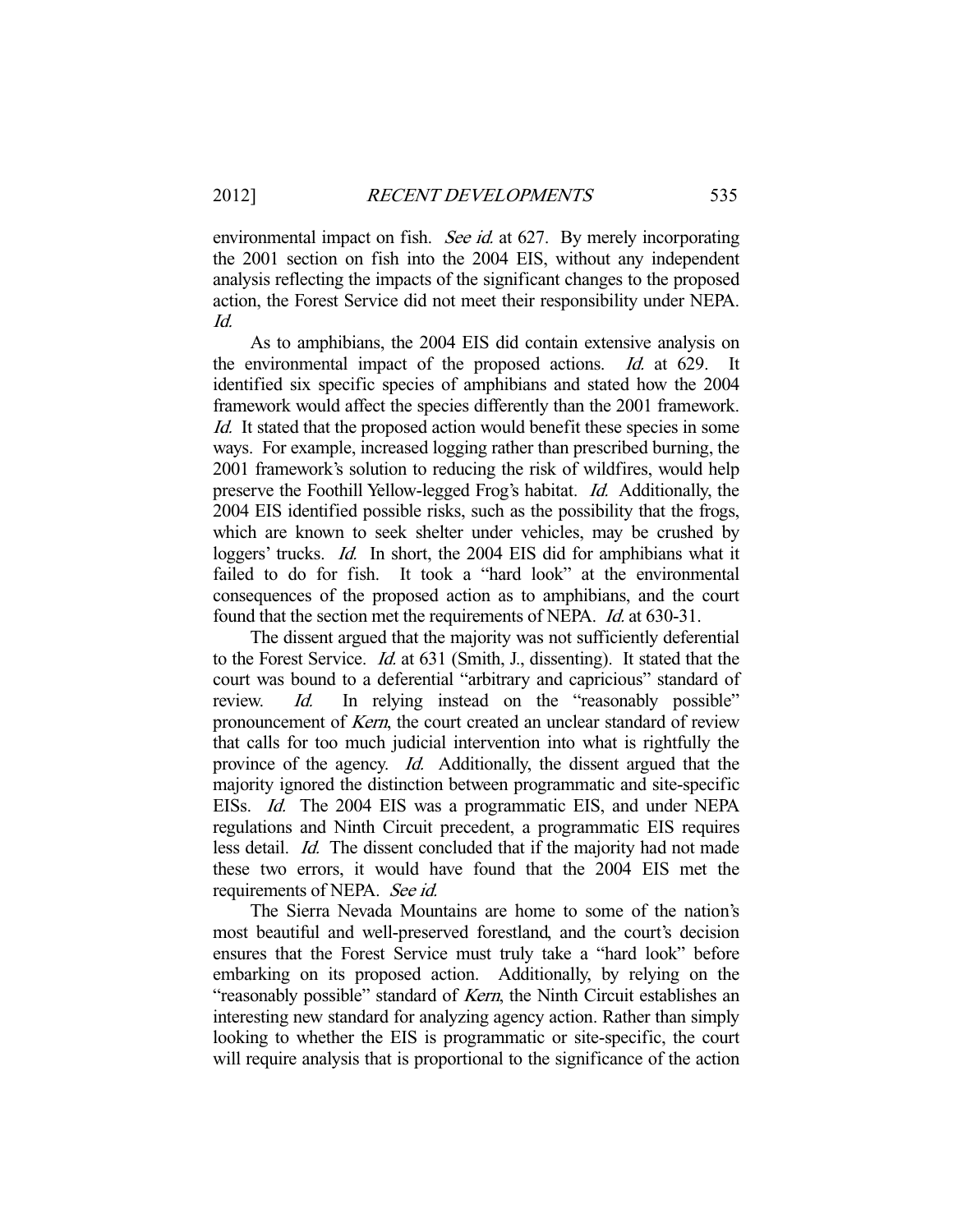proposed. Under this standard, fewer environmental risks will go unanalyzed, and fewer environmental impacts will escape public scrutiny.

Brendan Conroy

#### II. THE RESOURCE CONSERVATION AND RECOVERY ACT

# Ass'n Concerned over Resources & Nature, Inc. v. Tennessee Aluminum Processors, Inc., No. 1:10-00084, 2011 WL 1357690 (M.D. Tenn. Apr. 11, 2011)

 In Ass'n Concerned over Resources & Nature, Inc. v. Tennessee Aluminum Processors, Inc., the United States District Court for the Middle District of Tennessee considered whether environmental plaintiffs must allege ongoing violations of the Resource Conservation and Recovery Act (RCRA) and to what extent RCRA distinguishes between maintaining an "open dump" and "open dumping." No. 1:10-00084, 2011 WL 1357690 (M.D. Tenn. Apr. 11, 2011). The plaintiff's claims arose from the defendant's alleged improper disposal of aluminum slag waste at its facility in Mount Pleasant, Tennessee. *Id.* at \*1. Finding that the complaint alleged sufficient factual allegations to state a claim and that issues of fact remained as to the presence of ongoing violations and whether the defendant's maintaining an "open dump" at its facility constituted "open dumping," the court concluded that the defendant's motion to dismiss should be denied. *Id.* at \*16, \*19.

#### A. Statutory and Factual Background

 Finding that "[the] disposal of solid waste and hazardous waste in or on the land without careful planning and management can present a danger to human health and the environment," Congress enacted RCRA to promote improved solid waste management techniques, prohibit future open dumping, facilitate the conversion of existing open dumps to facilities which do not pose a danger to the environment or to health, and reduce or eliminate the generation of hazardous waste wherever feasible. 42 U.S.C. §§ 6901(b)(2), 6902(a)(1), 6902(a)(3), 6902(b) (2006). RCRA subchapter III (also known as subtitle C) directs the EPA Administrator to develop and promulgate criteria for identifying and then listing hazardous wastes subject to federal regulation. *Id.*  $\S 6921(a)$ . Facilities that do not comply with federal regulations are prohibited "open dumps."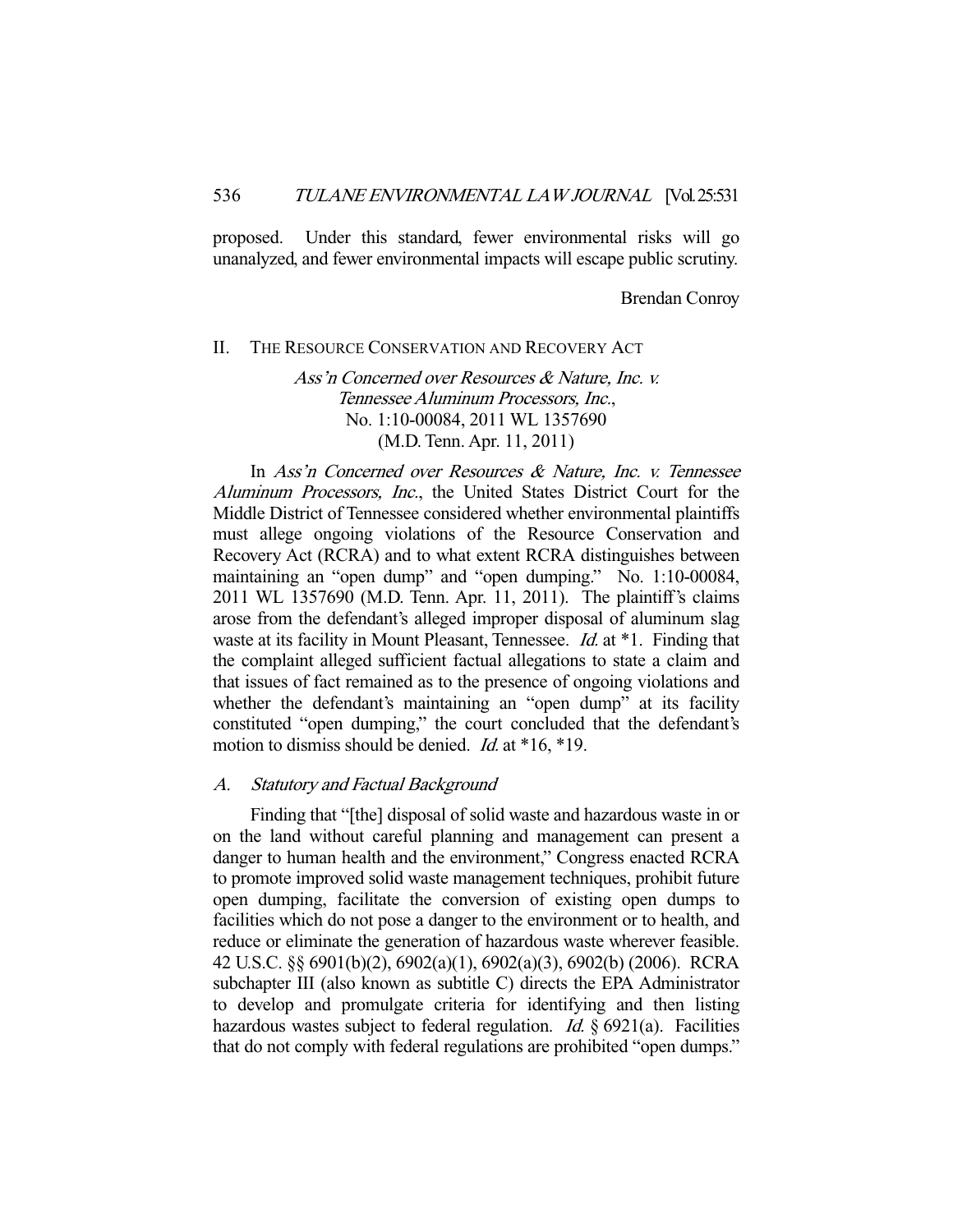Id. § 6945(a). Citizens may sue to enforce compliance with the federal regulations. *Id.*  $\S 6972$ .

 The plaintiff, a nonprofit corporation whose mission is to educate the public about the threats to the environment and public health in Mount Pleasant, Tennessee, brought suit to correct alleged improper disposal of aluminum slag waste at the defendant's Mount Pleasant facility. Tenn. Aluminum, 2011 WL 1357690, at \*1. In or about 1983, the defendant began disposing aluminum dross waste in slag waste stockpiles. *Id.* On August 16, 1989, the defendant and the Tennessee Department of Health and Environment, Division of Water Pollution Control (DWPC), Office of Water Management, entered into an Agreed Order requiring the defendant to prevent rainwater from contacting the stockpile and to design and implement a remedial action plan to eliminate future unlawful discharges of pollutants into Tennessee waters. Id. at \*2. The plaintiff alleged that despite this and subsequent removal orders from the Tennessee Department of Environment and Conservation (TDEC), the defendant's waste stockpile still contained approximately 120,000 cubic yards of slag waste as late as 2001. Id. The solid waste in the slag waste stockpile contained "aluminum, ammonia, chlorides, lead, and manganese," in addition to other constituents. Id.

 On October 8, 2003, the defendant and TDEC entered into a subsequent Agreed Order issued by the Tennessee Solid Waste Disposal Control Board, which required the defendant to remove the slag waste stockpile at a rate of 24,000 tons of stockpiled material per year and pay a civil penalty of \$100,000. Id. Unsatisfied with the defendant's compliance status with the Agreed Order, the plaintiff issued a notice of intent to file citizen suit on June 2, 2010. Id. The plaintiff's claims alleged violations of both the Clean Water Act and RCRA. Id. The court's treatment of the RCRA claims are addressed here. The matter came before the court after the defendant filed a motion to dismiss for failure to state a claim for relief. Id. at \*1.

# B. The Court's Decision

 The court considered two issues central to the RCRA claim: (1) whether the plaintiff had alleged a continuing violation actionable under RCRA and (2) whether RCRA distinguishes between maintaining an open dump and open dumping. *Id.* The court ultimately denied the defendant's motion to dismiss, holding that the plaintiff had alleged an ongoing violation and that an issue of fact remained as to whether the defendant's "maintaining an 'open dump'" at its facility constituted open dumping. *Id.* at \*14-16, \*19.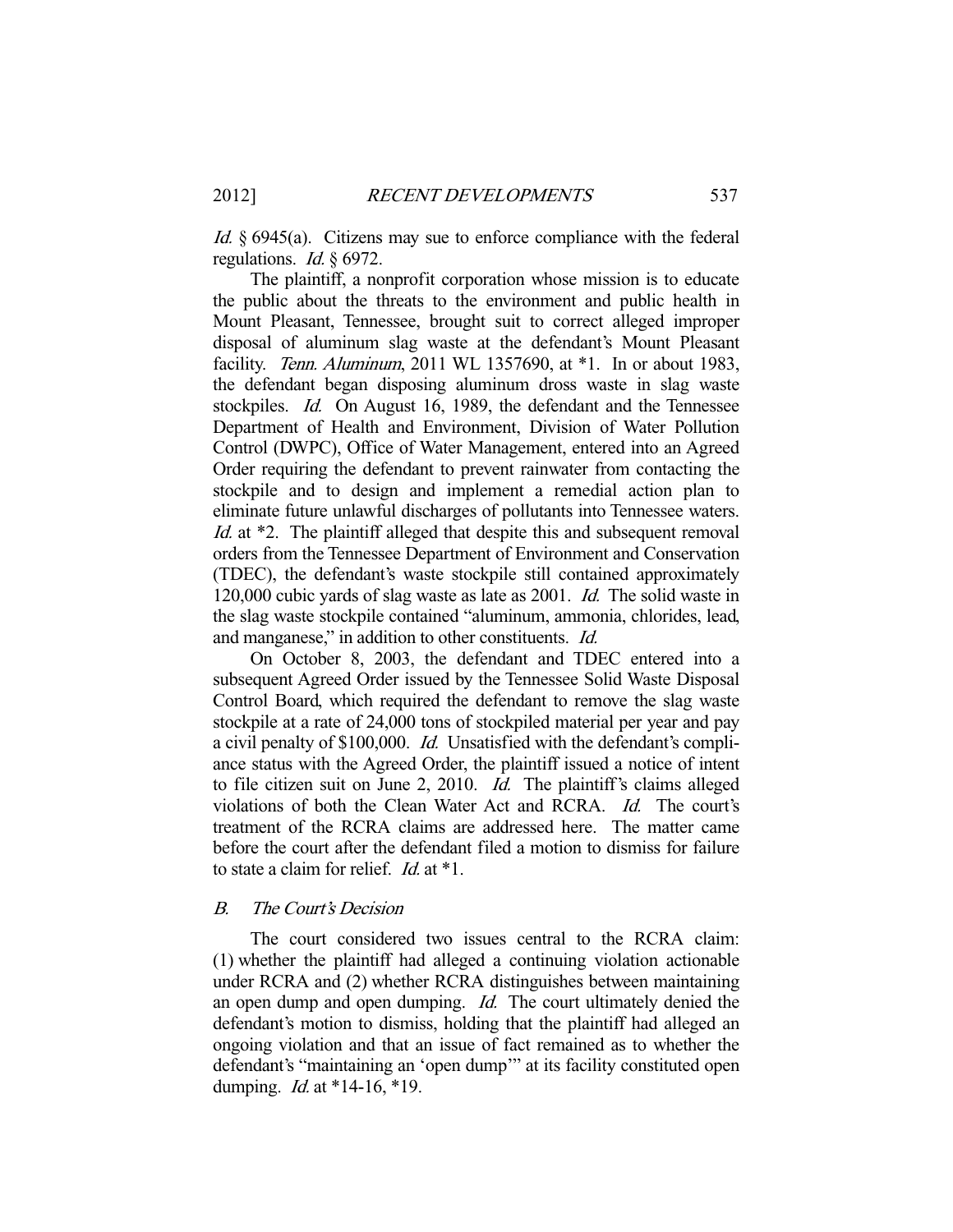The court first considered whether the plaintiff had alleged sufficient facts to make out a claim for "continuous," and not "wholly past," RCRA violations. *Id.* at \*14. The defendant asserted that the plaintiff's claims were based on "wholly past violations" and argued that whatever effects resulted from the defendant's past conduct were not cognizable under RCRA. Id. The plaintiff responded with citations to its notice and complaint, which asserted that "the aluminum processing waste pile on the [defendant's] property has discharged and is discharging pollutants into surface waters." *Id.* at \*4.

 The court's analysis relied primarily on its previous decision in Crigler v. Richardson. No. 3:08-0681, 2010 WL 2265675 (M.D. Tenn. June 3, 2010) (ruling on motion to dismiss). The court noted that the Crigler plaintiffs alleged that the defendants had improperly disposed of construction debris and cement waste at a site that discharged pollutants and chemicals into a stream and pond immediately downgrade of the site and onto the plaintiffs' private property. Tenn. Aluminum, 2011 WL 1357690, at \*14 (quoting Crigler, 2010 WL 2265675, at \*1). The Crigler court acknowledged that under United States Court of Appeals for the Sixth Circuit jurisprudence, citizen plaintiffs lack standing when they assert "wholly past" violations of an effluent standard (or federal regulatory criteria). Crigler, 2010 WL 2265675, at \*7 (citing Ailor v. City of Maynardville, Tenn., 368 F.3d 587 (6th Cir. 2004)). Ailor instructs that plaintiffs must allege sufficient facts that evidence "continuous or intermittent violations" of the standard to demonstrate standing. Ailor, 368 F.3d at 598-99 (citing Gwaltney of Smithfield, Ltd. v. Chesapeake Bay Found., Inc., 484 U.S. 49, 64 (1987)).

 Applying Sixth Circuit precedent as a guide, the Crigler court reexamined the plaintiffs' complaint and found two distinct allegations of ongoing violations: (1) the defendants continue to dump materials and debris (pollutants) into the water ("active dumping" issue), and (2) materials and debris that have been previously dumped into the water "continue to release harmful substances" into the water ("previous dumping" issue). Crigler v. Richardson, No. 3:08-681, 2010 WL 2696506, at \*2 (M.D. Tenn. July 7, 2010) (order denying plaintiff's motion for reconsideration). The *Crigler* court concluded that the "active" dumping" claim was not "facially plausible" because the plaintiffs had only alleged "cursory and vague allegations that 'all defendants' continue to pollute." Tenn. Aluminum, 2011 WL 1357690, at \*15 (quoting Crigler, 2010 WL 2696506, at \*4). Regarding the "previous dumping" issue, the Crigler court explained that some courts merely require that pollution deposited in a water of the United States remain in those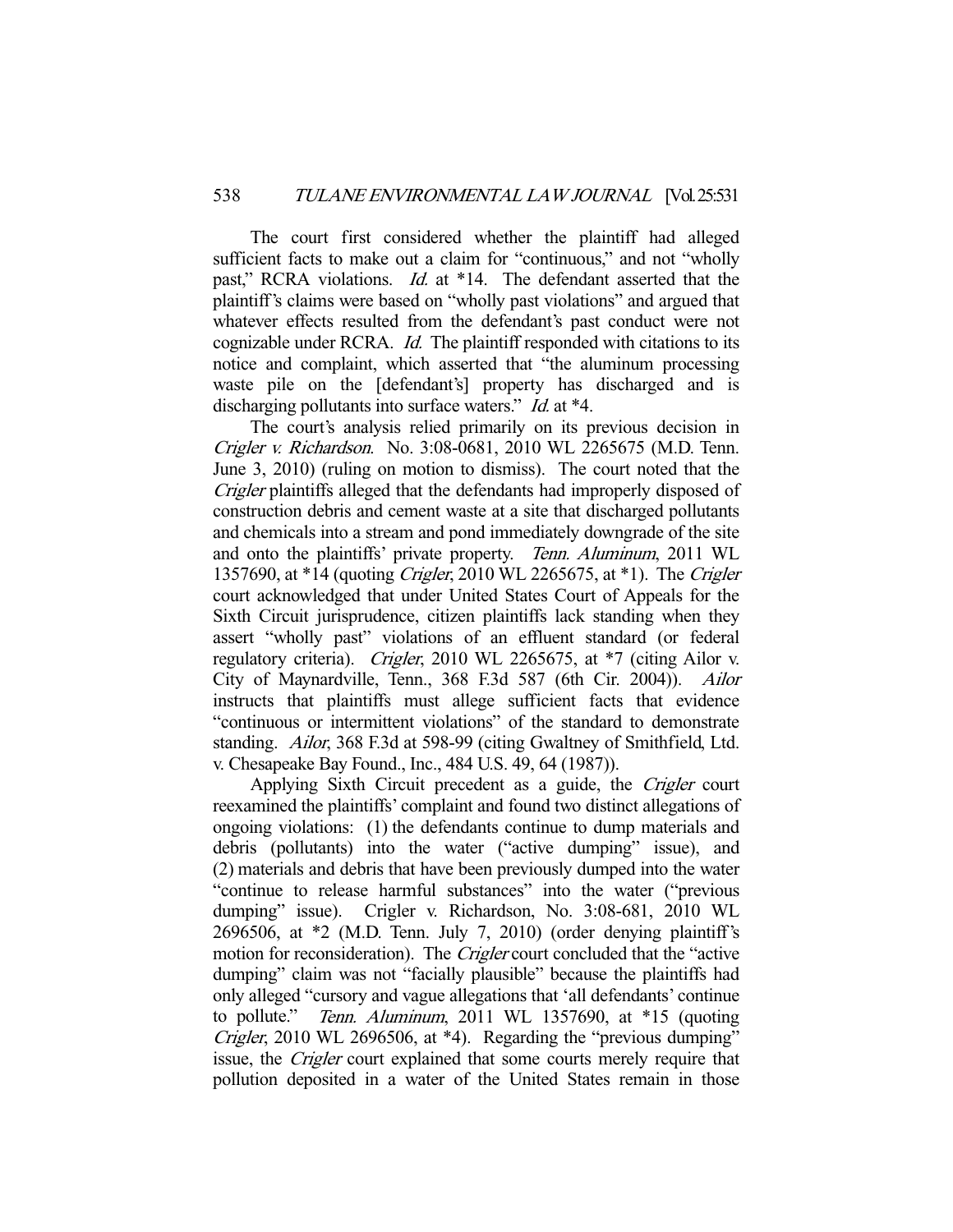waters; other courts hold that once a polluter ceases his active pollution, the violation is wholly past. Id. (quoting Crigler, 2010 WL 2696506, at \*5).

 In this case, Judge William J. Haynes, Jr. accepted the plaintiff's allegations of active and ongoing discharge of contaminated leachate as true. Id. at \*16. Because this matter came before the court on a motion to dismiss, the court correctly credited the plaintiff's factual allegations and rejected the defendant's assertion that the plaintiff's complaint only alleged "wholly past" violations. Id.

 The court next examined whether RCRA distinguishes between maintaining an "open dump" and "open dumping." *Id.* at \*18. The defendant contended that the plaintiff's claim that the aluminum slag waste pile is an "open dump" under 42 U.S.C. § 6944 must fail because citizens may only assert a claim against "open dumping" under 42 U.S.C. § 6945. Id. The court found the United States Court of Appeals for the Second Circuit's decision in South Road Associates v. International Business Machines Corp., 216 F.3d 251 (2d Cir. 2000), instructive. In South Road, the Second Circuit noted, "Because we see no functional difference between 'open dump' and 'open dumping,' and because the statutory and regulatory schemes do not appear to differentiate between the two in any meaningful way, we treat the two as the same." Id. at 255 n.3. Acknowledging that 42 U.S.C. § 6945's wording and the statutory provisions implicated by it do "not say whether an ongoing violation of the open-dumping provisions requires ongoing conduct," the court went on to hold that the defendant's past actions of depositing waste constituted a "historical act" that did not constitute a violation under 42 U.S.C. § 6945(a). *Id.* at 256-57.

 Ultimately, Judge Haynes ruled that the plaintiff's complaint alleged sufficient facts to state a claim and that the defendant's motion to dismiss must fail. Tenn. Aluminum, 2011 WL 1357690, at \*19. The court buttressed its decision with the plaintiff's allegation that the defendant "violated and is violating  $\dots$  42 U.S.C. § 6945(a), by maintaining an 'open dump' for land disposal of solid waste at the [Tennessee Aluminum Processors] facility." *Id.* Whether the defendant is "maintaining an 'open dump'" at its facility was deemed an open fact question. Id.

# C. Conclusion

 The court's decision provides important guidance to prospective environmental plaintiffs contemplating actions under RCRA's citizen suit provision. By refusing to grant the defendant's motion to dismiss, the court ensured that environmental plaintiffs who plead sufficient facts to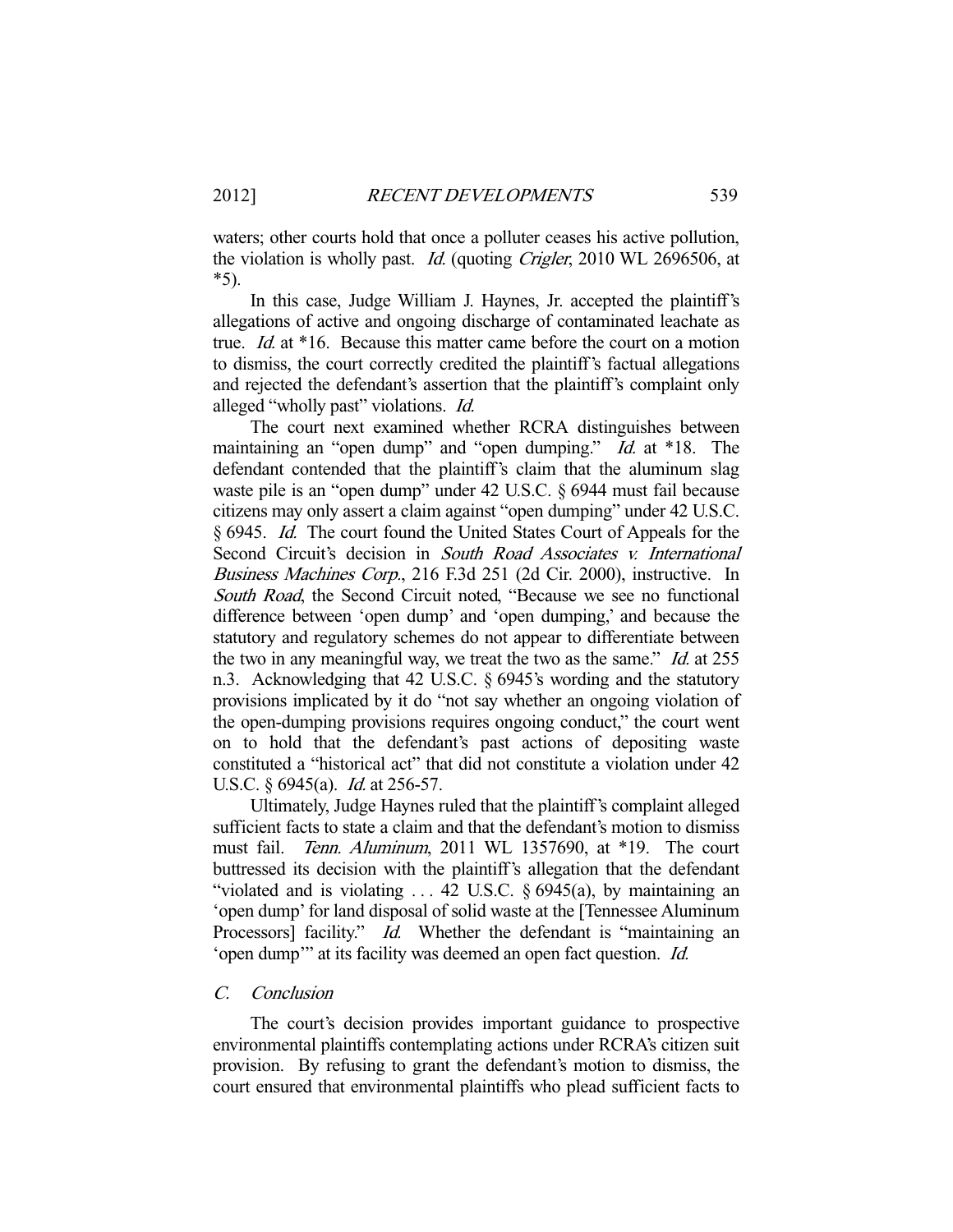make out a claim for continuing RCRA regulatory violations will survive facial attack, thereby granting these plaintiffs the necessary time and discovery tools to pursue meritorious claims. Ultimately, the court correctly foreswore a more burdensome pleading requirement and protected future citizen plaintiffs' access to environmental justice.

Matthew Cardosi

#### III. THE ENDANGERED SPECIES ACT

# Greater Yellowstone Coalition, Inc. v. Servheen, 665 F.3d 1015 (9th Cir. 2011)

In Greater Yellowstone Coalition, Inc. v. Servheen, the United States Court of Appeals for the Ninth Circuit ruled that the Greater Yellowstone Area (GYA) grizzly bear population should remain on the Endangered Species Act's (ESA) threatened species list for the time being, but left open the possibility for a delisting determination in the future. 665 F.3d 1015 (9th Cir. 2011). In reaching its conclusion, the Ninth Circuit affirmed in part and reversed in part the District Court for the District of Montana judgment, holding that (1) the United States Fish and Wildlife Service (Service) did not articulate a rational connection between the data before it and its conclusion that whitebark pine declines were not likely to threaten the GYA grizzly population, and (2) the Service could rationally conclude that the regulatory mechanisms described in the Service's delisting rule are adequate to protect a recovered GYA grizzly population. Id. at 1026, 1032. This case is significant because the speculative impact of climate change on the GYA grizzly's food source was a decisive factor in the Ninth Circuit's decision to vacate the Service's delisting rule. *Id.* at 1024-25. Now, the GYA grizzly is the only wildlife species, after the polar bear, to earn protection in recognition of harm caused by global warming. Carol J. Williams & Julie Cart, Court Restores Federal Protections for Yellowstone Grizzly Bears, L.A. TIMES (Nov. 22, 2011), http://articles.latimes.com/2011/nov/ 22/nation/la-na-1123-yellowstone-grizzlies-20111123.

#### A. Background

 Prior to European settlement, an estimated 50,000 grizzly bears roamed the western terrain of the continental United States. Grizzly Bear Recovery, U.S. FISH & WILDLIFE SERV., http://www.fws.gov/mountainprairie/species/mammals/grizzly/index.htm (last visited Apr. 5, 2012). However, during the nineteenth and early twentieth centuries a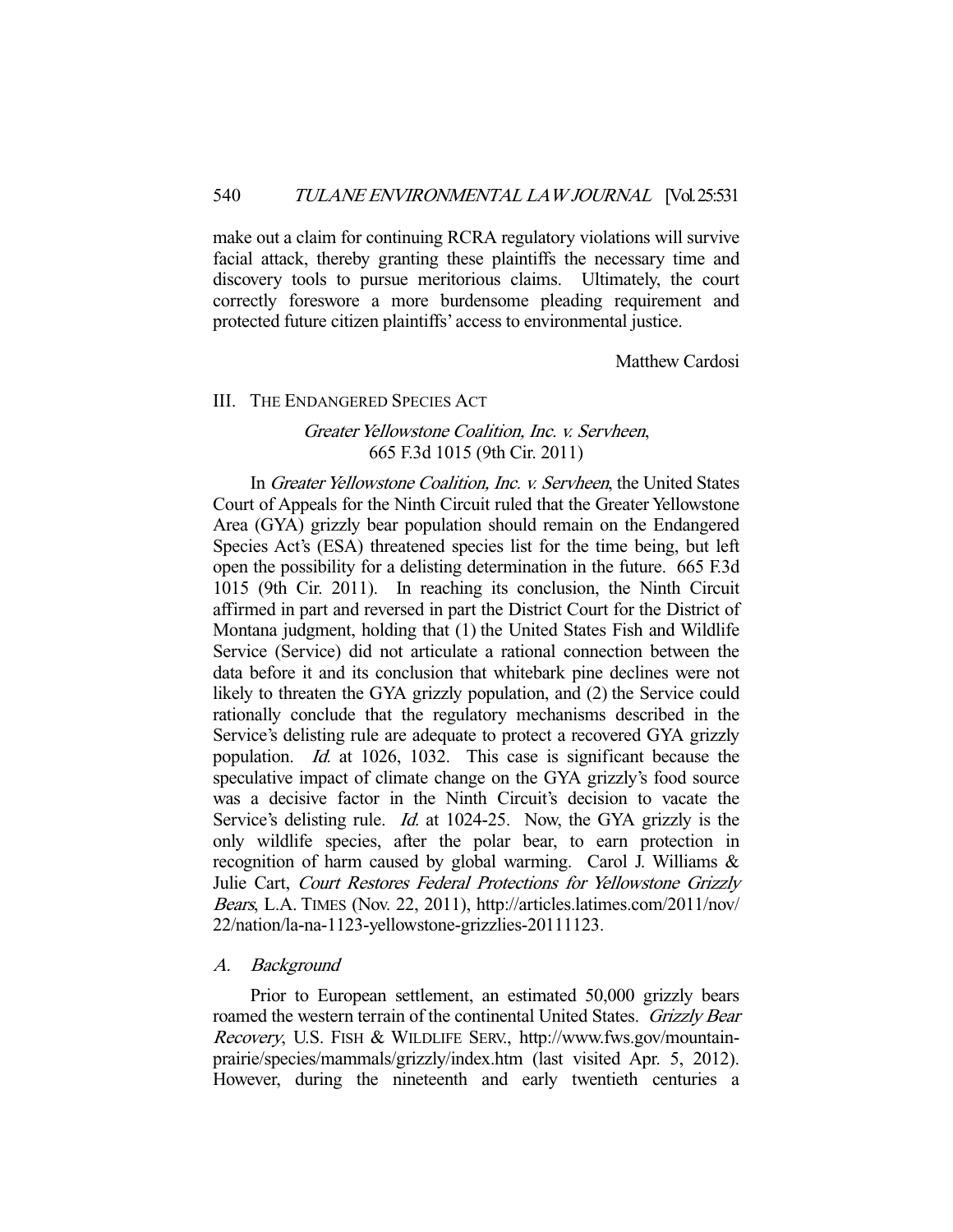combination of efforts to eradicate the grizzly including hunting, trapping, and poisoning, coupled with habitat destruction associated with western expansion, devastated the grizzly population and forced the bears to inhabit increasingly remote and rugged terrain. Greater Yellowstone Coal., 665 F.3d at 1019. Of the "37 grizzly populations present in 1922, 31 were extirpated by 1975." Grizzly Bear Recovery, supra. At that time, the estimated population size of the GYA grizzly ranged from 136 to 312 individual bears. Removing the Yellowstone Distinct Population Segment of Grizzly Bears from the Federal List of Endangered and Threatened Wildlife, 72 Fed. Reg. 14,866, 14,869 (Mar. 29, 2007) (to be codified at 50 C.F.R. pt. 17) [hereinafter Final Rule]. Due to this steep population decline and in consideration of other devastating factors including destruction of habitat, high mortality resulting from humanbear conflict, and the genetic isolation of the population, the Service declared the grizzly population of the lower forty-eight states "threatened" under the ESA in 1975. See Amendment Listing the Grizzly Bear of the 48 Conterminous States as a Threatened Species, 40 Fed. Reg. 31,734 (July 28, 1975).

 As required by the ESA, in 1982, the Service formulated a Grizzly Bear Recovery Plan (Recovery Plan) to "foster viable, self-sustaining grizzly populations in areas known to have been occupied by grizzlies." Greater Yellowstone Coal., 665 F.3d at 1020. Additionally in 1993, the Service revised the Recovery Plan by delineating the grizzly bear population to six "Recovery Zones," including the Greater Yellowstone Area, and created unique "conservation strategies" for each zone. Id.; see also Grizzly Bear Recovery, supra. These protections proved successful: "[T]he GYA's grizzly population increased at an average rate of 4.2% to 7.6% per year between 1983 and 2002 and expanded its range by 48% between the 1970s and 2000." Greater Yellowstone Coal., 665 F.3d at 1020.

 Pursuant to these findings, the Service published its final rule removing the Yellowstone distinct population of grizzly bears from the federal list of endangered and threatened wildlife (Final Rule) on March 29, 2007. See Final Rule, 72 Fed. Reg. 14,866. In the Final Rule, the Service determined that the GYA grizzly was eligible for delisting because none of the ESA's preclusive five factors existed. Greater Yellowstone Coal., 665 F.3d at 1030; see 16 U.S.C. § 1533(a)(1)(A)-(E) (2006); Factors for Listing, Delisting, or Reclassifying a Species, 50 C.F.R. § 424.11(c) (2011). "Delisting requires a determination that none of the ... five factors threatens or endangers the species." Greater Yellowstone Coal., 665 F.3d at 1024 (citing 50 C.F.R. § 424.11(d)). The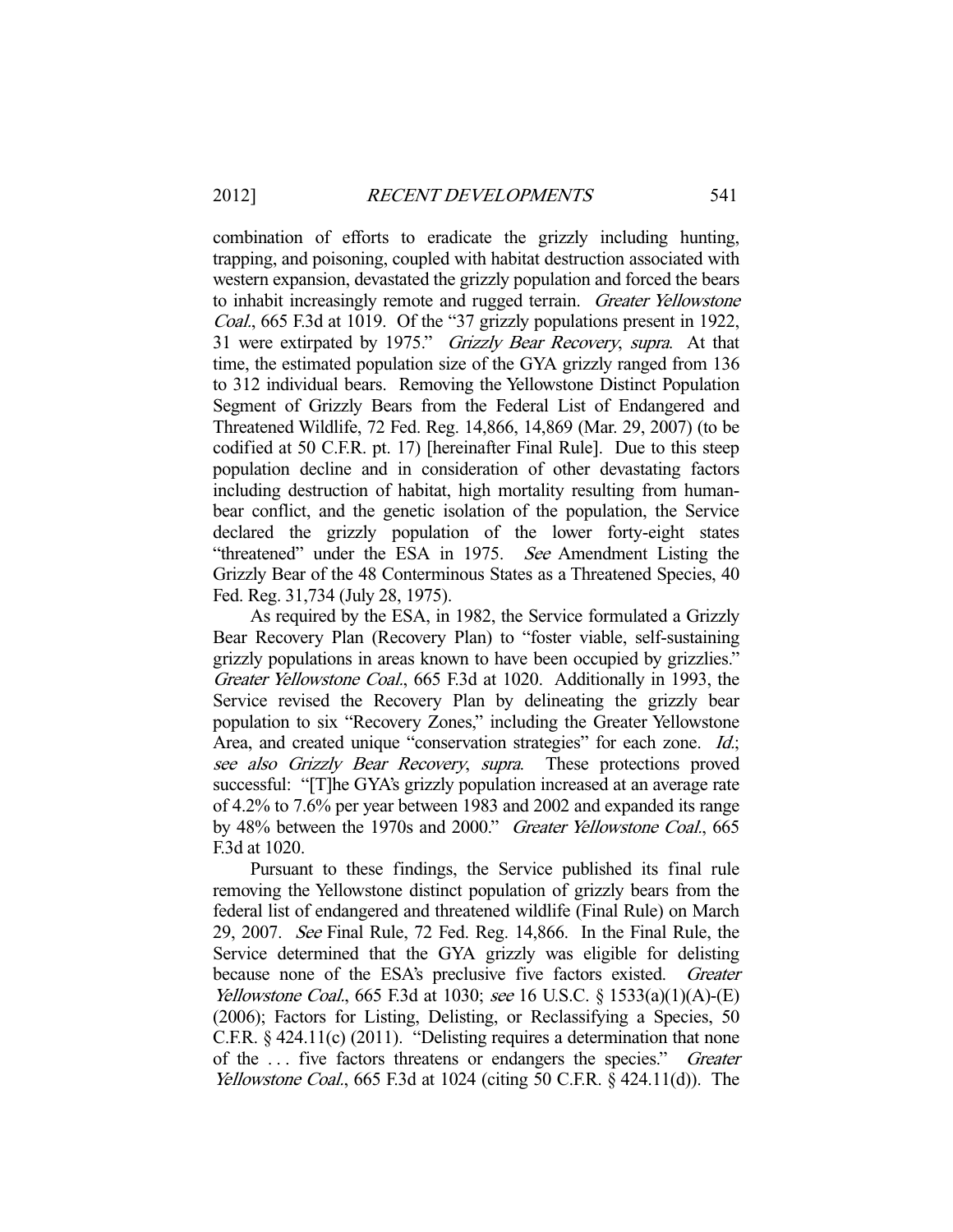Final Rule classified the GYA grizzly population as a recovered "Yellowstone Distinct Population Segment" no longer in need of the ESA's protections. Final Rule, 72 Fed. Reg. at 14,866. The Greater Yellowstone Coalition quickly responded by filing a lawsuit on November 13, 2007, in the district court challenging the Final Rule as arbitrary, capricious, and unlawful under the ESA. Greater Yellowstone Coal., 665 F.3d at 1023.

## B. The Court's Decision

 On appeal, the Ninth Circuit addressed two issues concerning the Service's compliance with the ESA in formulating its Final Rule: (1) whether the Service articulated a rational connection between the data before it and the conclusion that declines in whitebark pine, a staple of the GYA grizzly diet, were not likely to threaten GYA grizzly population under 16 U.S.C.  $\S$  1533(a)(1)(E) (Factor E issue) and (2) whether the Service could conclude that adequate regulatory mechanisms existed to protect a recovered GYA grizzly population after delisting under § 1533(a)(1)(D) (Factor D issue). Greater Yellowstone Coal., 665 F.3d at 1024. Before analyzing each issue, the court noted that the Administrative Procedure Act provides a highly deferential standard of review for issues involving an agency's compliance with the ESA. *Id.* at 1023 (citing 5 U.S.C. § 706(2)(A) (2006)). The court stated that its job was "simply to ensure that the agency considered the relevant factors and articulated a rational connection between the facts found and the choices made." *Id.* (quoting Nw. Ecosystem Alliance v. U.S. Fish & Wildlife Serv., 475 F.3d 1136, 1140 (9th Cir. 2007)) (citing Motor Vehicle Mfrs. Ass'n v. State Farm Mut. Auto. Ins. Co., 463 U.S. 29, 43 (1983)).

## 1. The Factor E Issue

 In its decision, the Ninth Circuit rejected the Service's conclusion that food shortages caused by whitebark pine declines were "not a threat" to the GYA grizzly population and thus were not "other natural or manmade factors affecting [the GYA grizzly's] existence" under Factor E of the ESA. Id. at 1024, 1026 (quoting Final Rule, 72 Fed. Reg. at 14,929) (citing Final Rule, 72 Fed. Reg. at 14,932). The court rejected the argument that the Service "simply does not yet know what impact whitebark pine declines may have on the [GYA] grizzly" to support its decision to delist. *Id.* at 1028-30. Moreover, while "scientific uncertainty generally calls for deference to agency expertise," the Service cannot "simply invoke 'scientific uncertainty' to justify its action." Id. at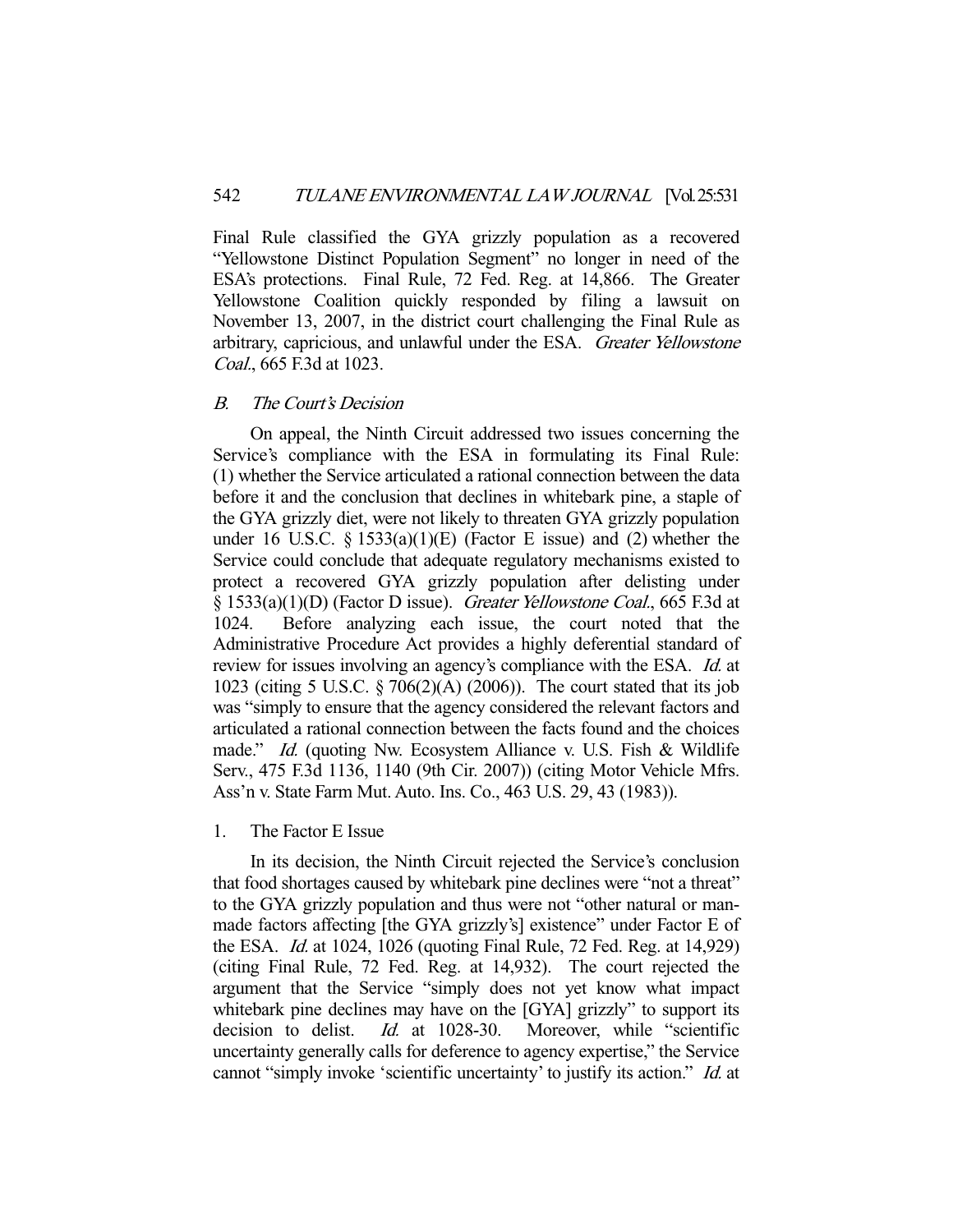1028 (citing Lands Council v. McNair, 537 F.3d 981, 993 (9th Cir. 2008) (en banc)). The court rationalized that the Service's own evidence established a sufficient relationship between reduced whitebark pine seed availability due to climate change, increased grizzly mortality, and reduced grizzly reproduction to support the conclusion that the continued decline of the whitebark pine population throughout the GYA would negatively affect the grizzly bear population. Id. at 1026.

 The court also criticized the Service's reliance on "'adaptive management' to justify its decision to delist the [GYA] grizzly despite the scientific uncertainty." *Id.* at 1028 & n.5 (quoting Notice of Availability of a Final Addendum to the Handbook for Habitat Conservation Planning and Incidental Take Permitting Process, 65 Fed. Reg. 35,242, 35,252 (June 1, 2000)). "Adaptive management" is defined as "a structured process for learning by doing" and "a method for examining alternative strategies for meeting measureable biological goals and objectives, and then, if necessary, adjusting future conservation management actions according to what is learned." Notice of Availability of a Final Addendum to the Handbook for Habitat Conservation Planning and Incidental Take Permitting Process, 65 Fed. Reg. at 35,252. In the court's view, the argument that the Service could petition to relist the grizzly "if the desired population and habitat standards ... cannot be met," see Final Rule, 72 Fed. Reg. at 14,925, simply did not provide a "reasonable justification for delisting," especially "given the ESA's 'policy of institutionalized caution.'" Greater Yellowstone Coal., 665 F.3d at 1029-30 (quoting Ariz. Cattle Growers' Ass'n v. Salazar, 606 F.3d 1160, 1167 (9th Cir. 2010)). "For adaptive management of a potential threat to suffice as a basis for a delisting determination," the court said, "we believe that more specific management responses, tied to more specific triggering criteria, are required." Id. at 1029 (citing Natural Res. Def. Council v. Kempthorne, 506 F. Supp. 2d 322, 341 (E.D. Cal. 2007)).

## 2. The Factor D Issue

 While the Ninth Circuit's Factor E holding was sufficient to approve the district court's judgment vacating the Final Rule, the court nevertheless reversed the district court's holding on the Factor D issue. See Greater Yellowstone Coal., Inc. v. Servheen, 672 F. Supp. 2d 1105, 1118 (D. Mont. 2009), aff'd in part, rev'd in part, 665 F.3d 1015 (9th Cir. 2011) (explaining that the "guidelines, monitoring, and promises, or good intentions for future action[s]" that the Service cited were insufficient to rise to the level of "adequate regulatory mechanisms"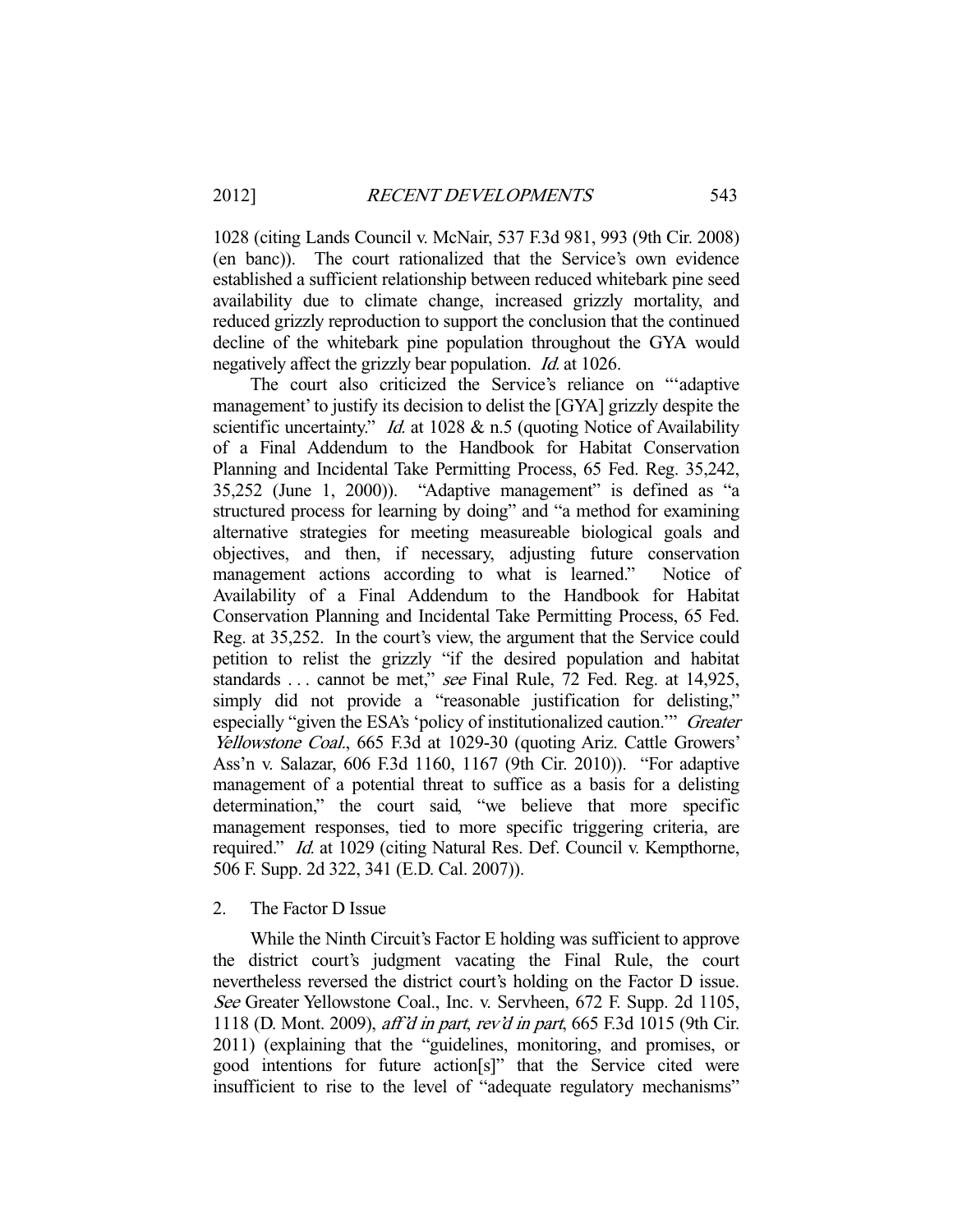because there was "no way to enforce them or to ensure that they [would] occur"). The Ninth Circuit found adequate the Service's "regulatory mechanisms" in the Final Rule's "Strategy" because those standards were incorporated into the National Park Superintendents' Compendia (NPSC) and National Forest Plans (NFPs). Greater Yellowstone Coal., 665 F.3d at 1031-32. The court theorized that because the Forest and Park Services are legally bound to uphold the standards within the NPSC and NFPs, the "Strategy" standards incorporated into both the NPSC and NFPs were, therefore, legally enforceable. Id. Further, the combination of these legally enforceable standards coupled with "a wide range of other rules, regulations, and laws, both state and federal," convinced the court that the Service could "rationally conclude that the regulatory framework described in the [Final] Rule is sufficient to sustain a recovered [GYA] grizzly bear population." Id.

## C. Conclusion

 The Ninth Circuit's decision makes clear that climate change is a very real threat to the survival of the GYA grizzly. Moreover, even though the Ninth Circuit's ruling left open the door for the eventual delisting of the GYA grizzly, it also set a strong precedent that will affect the federal government's policy considerations in the future. The Ninth Circuit's decision not to defer to agency expertise, even in light of scientific uncertainty, serves as a wake-up call for the federal government to factor in the potential effects of climate change on their decision to delist threatened or endangered species in the years to come.

Dana Ellen Gambro

## IV. THE CLEAN WATER ACT

# United States v. Donovan, 661 F.3d 174 (3d Cir. 2011)

In *United States v. Donovan*, the United States Court of Appeals for the Third Circuit joined the Courts of Appeals for the First and Eighth Circuits when it held that property is considered "wetlands" subject to regulation under the Clean Water Act (CWA) if it meets either of the tests laid out in *Rapanos v. United States.* 661 F.3d 174, 176 (3d Cir. 2011) (citing Rapanos v. United States, 547 U.S. 715 (2006)). In 1996, the United States brought an enforcement proceeding against David Donovan under the CWA seeking to force him to remove fill material he had deposited on his land in Delaware and to pay a fine. *Id.* at 176. In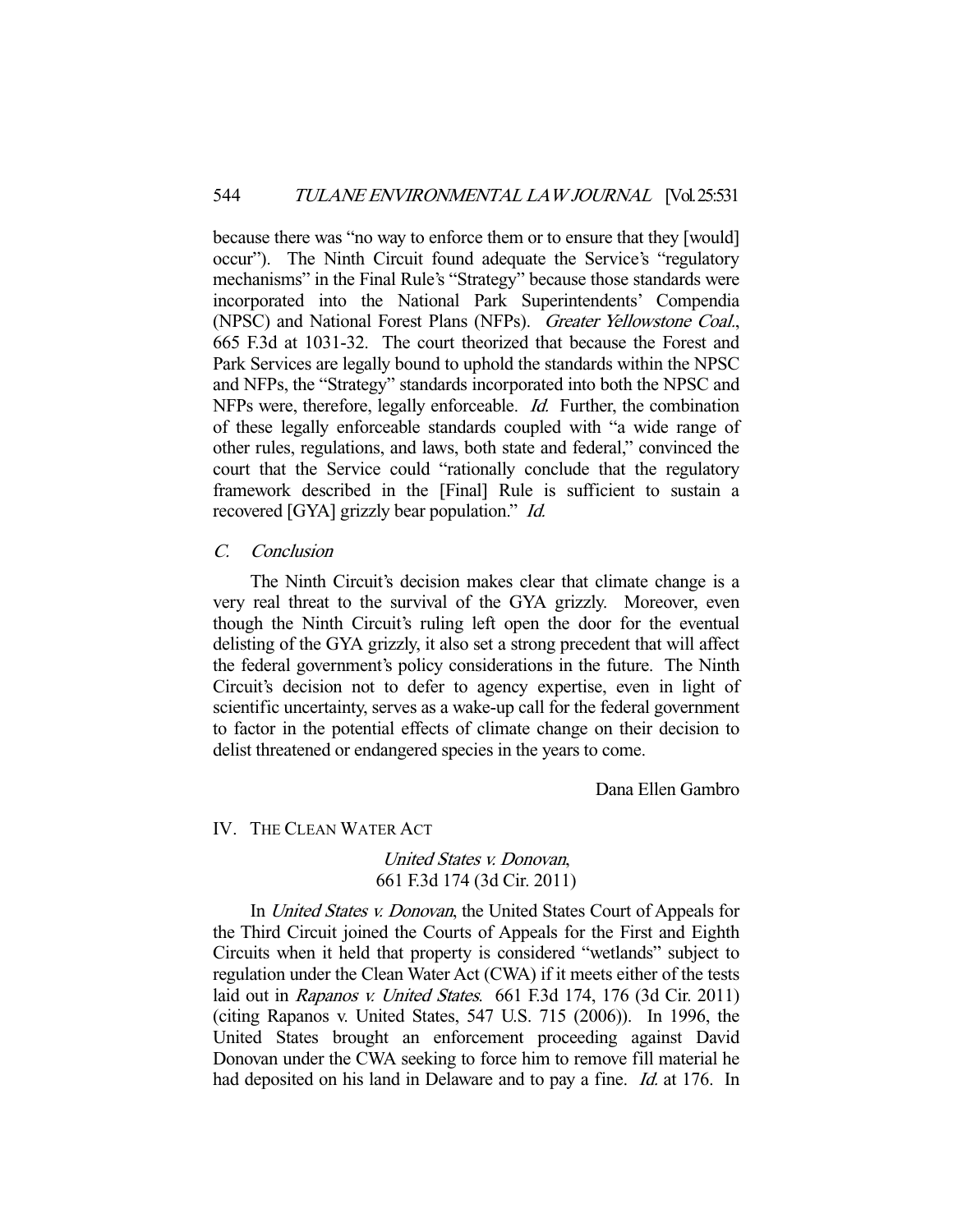2002, the United States District Court for the District of Delaware held that Donovan's land was subject to CWA jurisdiction and on December 21, 2006, the district court entered a final judgment against Donovan, enjoining the defendant to restore a portion of the wetlands on his property and assessing a civil penalty of \$256,000. Id.; United States v. Donovan, 466 F. Supp. 2d 595, 600 (D. Del. 2006). Donovan appealed to the Third Circuit, and the case was subsequently remanded to further develop the record and to apply the Supreme Court's Rapanos ruling to this case. Donovan, 661 F.3d at 176-77. "In Rapanos, the Supreme Court, in a 4-1-4 opinion[,] . . . described two new tests for determining whether property is 'wetlands' covered by the CWA." *Id.* at 176 n.1. On remand, the district court referred the case to a magistrate judge. On a motion for summary judgment by the United States, the district court subsequently upheld the magistrate judge's ruling that "federal authority can be asserted over wetlands that meet either Rapanos test" and that the wetlands at issue satisfied both tests in this case for jurisdiction under the CWA. Id. at 177-78. On appeal, Donovan challenged the legal standard used for determining CWA jurisdiction and the district court's application of the summary judgment standard (not discussed here).

 After reviewing the procedural and factual history of the case, the Third Circuit analyzed the requirements of the CWA and its applicability to wetlands. Id. at 178-80. The CWA makes it unlawful for any person to discharge any pollutant. 33 U.S.C. § 1311(a) (2006). The statutory definition of "discharge of a pollutant" includes "any addition of any pollutant to navigable waters from any point source." Id.  $\S$  1362(12). The term "navigable waters" is defined as the "waters of the United States." *Id.* § 1362(7). While the EPA has authority to issue discharge permits for certain point source discharges under § 1342, the Army Corps of Engineers (Corps) has authority to issue permits for the discharge into navigable waters of dredged or fill material. *Id.* § 1344(a). "The Corps has interpreted this to mean that its regulatory jurisdiction extends over, *inter alia*, traditional navigable waters, their tributaries, and wetlands which are adjacent to any of the above." *Donovan*, 661 F.3d at 178 (citing 33 C.F.R. § 328.3(a) (2011)). The Corps' regulations, specifically 33 C.F.R. § 328, define the term "waters of the United States" for the purpose of the Corps' jurisdictional limits of the authority under the CWA and define wetlands as "those areas that are inundated or saturated by surface or ground water at a frequency and duration sufficient to support, and that under normal circumstances do support, a prevalence of vegetation typically adapted for life in saturated soil conditions." 33 C.F.R. § 328.3(b). The term "adjacent" is defined as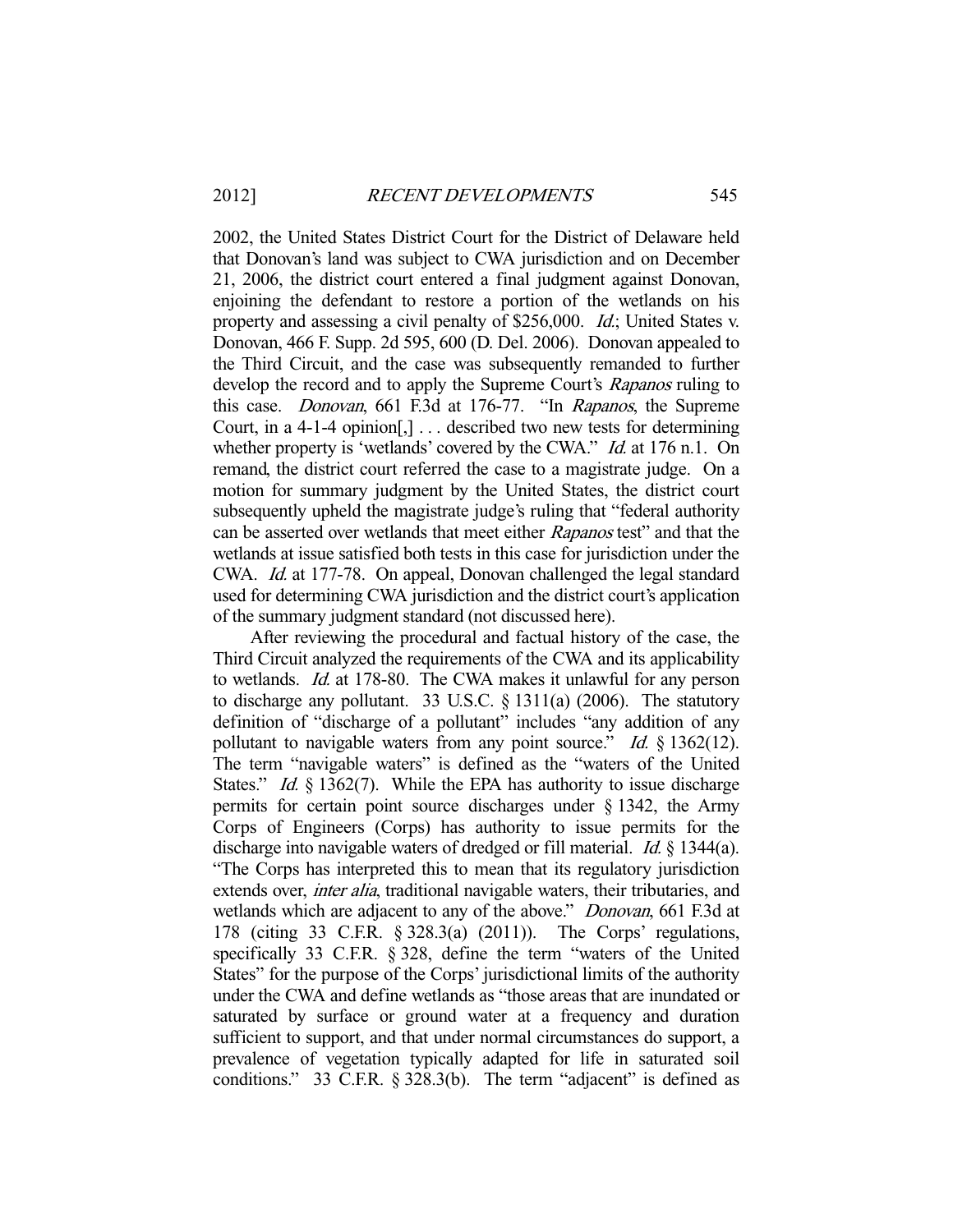"bordering, contiguous, or neighboring." *Id.*  $\S 328.3(c)$ . Finally, the term "adjacent wetlands" includes "[w]etlands separated from other waters of the United States by man-made dikes or barriers, natural river berms, beach dunes and the like." *Id.* 

 In the noted case, the Third Circuit next reviewed a few of the Supreme Court's rulings on the Corps' jurisdiction over wetlands under the CWA. Donovan, 661 F.3d at 178-79. In United States v. Riverside Bayview Homes, Inc., the Court held that wetlands adjacent to "waters of the United States" are within the Corps' CWA jurisdiction and thus the landowner was required to get a permit to fill the wetlands. 474 U.S. 121, 139 (1985). In Solid Waste Agency of Northern Cook County v. U.S. Army Corps of Engineers, the Court limited the reach of the Corps' jurisdiction. 531 U.S. 159 (2001). The Court held that "nonnavigable, isolated, intrastate waters," which are not adjacent to bodies of open water, such as the abandoned sand and gravel pit at issue in that case, are not within the CWA jurisdiction of the Corps. *Id.* at 168, 171. Finally, the Third Circuit turned to "[t]he Supreme Court's most recent exposition on the breadth of the Corps' jurisdiction under the CWA . . . in Rapanos." Donovan, 661 F.3d at 179 (citing Rapanos, 547 U.S. 715). The Third Circuit discussed the holding in Rapanos and the split amongst the Justices. Rapanos concerned four wetlands in Michigan which lie near ditches or man-made drains that eventually empty into navigable waters. 547 U.S. at 729. The Supreme Court, in a 4-1-4 split, vacated the United States Court of Appeals for the Sixth Circuit's judgment that the Corps had jurisdiction over the wetlands, and remanded for further proceedings. Donovan, 661 F.3d at 179. The four dissenting Justices took a more expansive view of the reach of the CWA and "stated that the Court should have deferred to . . . the Corps' reasonable interpretation of its jurisdiction." Id. (citing Rapanos, 547 U.S. at 796 (Stevens, J., dissenting)). Justice Scalia, writing the plurality opinion, stated:

[T]he phrase "the waters of the United States" includes only those relatively permanent, standing or continuously flowing bodies of water "forming geographic features" that are described in ordinary parlance as "streams[,] . . . oceans, rivers, [and] lakes," [and] does not include channels through which water flows intermittently or ephemerally, or channels that periodically provide drainage for rainfall.

Rapanos, 547 U.S. at 739 (plurality opinion) (fourth alteration in original) (citing WEBSTER'S NEW INTERNATIONAL DICTIONARY 2882 (2d ed. 1950)). The plurality opinion concluded that wetlands "only fall within the scope of the CWA if they have 'a continuous surface connection to bodies'" of water that are considered "waters of the United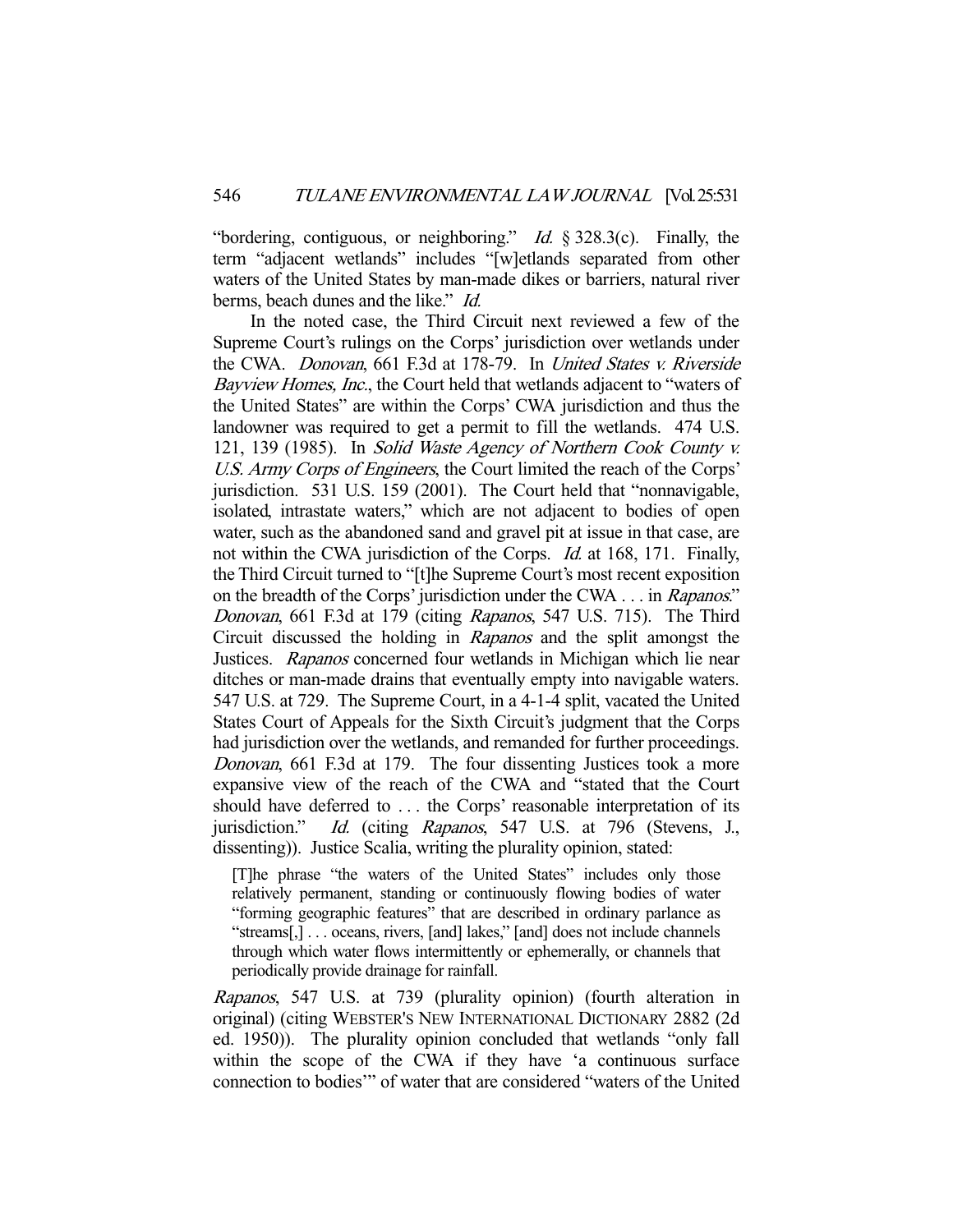States" themselves. *Donovan*, 661 F.3d at 179 (quoting *Rapanos*, 547 U.S. at 742).

 The Third Circuit then reviewed Justice Kennedy's concurring opinion from Rapanos. Id. at 180. Justice Kennedy agreed with "the plurality's conclusion that the Corps' jurisdiction was more limited than the dissenters believed and that the case should be remanded, [but] Justice Kennedy disagreed with the plurality's jurisdictional test." Id. (citing Rapanos, 547 U.S. at 779, 780 (Kennedy, J., concurring)). Justice Kennedy outlined a test which requires the wetland to have a "significant nexus" with waters of the United States, which means that the wetlands "either alone or in combination with similarly situated lands in the region, significantly affect the chemical, physical, and biological integrity of other covered waters more readily understood as 'navigable.'" Rapanos, 547 U.S. at 779, 780. Given the apparent uncertainty of which test to apply, the Third Circuit noted that Justice Stevens pointed out, in his dissenting opinion, that all four of the dissenting Justices would find jurisdiction for the Corps under either the plurality's or Justice Kennedy's test, and therefore would have affirmed the lower court's ruling. Donovan, 661 F.3d at 180 (citing Rapanos, 547 U.S. at 810 & n.14 (Stevens, J., dissenting)).

 The Third Circuit next turned to Donovan's argument that the district court erred in applying Rapanos because Rapanos fails to provide any governing standard, and thus pre-Rapanos case law should govern CWA jurisdiction. Id. The Third Circuit noted that, despite a split on how to interpret Rapanos, no court of appeals has followed the interpretation Donovan argued for. The United States Courts of Appeals for the Seventh and Eleventh Circuits have both concluded that Kennedy's "significant nexus" test is the applicable standard. *Id.* (citing United States v. Gerke Excavating, Inc., 464 F.3d 723, 724-25 (7th Cir. 2006); United States v. Robison, 505 F.3d 1208, 1221-22 (11th Cir. 2007)). Those conclusions were based on the Supreme Court's decision in Marks v. United States, which directed that "[w]hen a fragmented Court decides a case and no single rationale explaining the result enjoys the assent of five Justices, the holding of the Court may be viewed as that position taken by those Members who concurred in the judgments on the narrowest grounds." *Id.* at 181 (quoting Marks v. United States, 430 U.S. 188, 193 (1977)). Thus, the Seventh and Eleventh Circuits consider Kennedy's opinion controlling because it is the least restrictive of federal jurisdiction. *Id.* (citing *Gerke*, 464 F.3d at 724-25; *Robison*, 505 F.3d at 1221-22).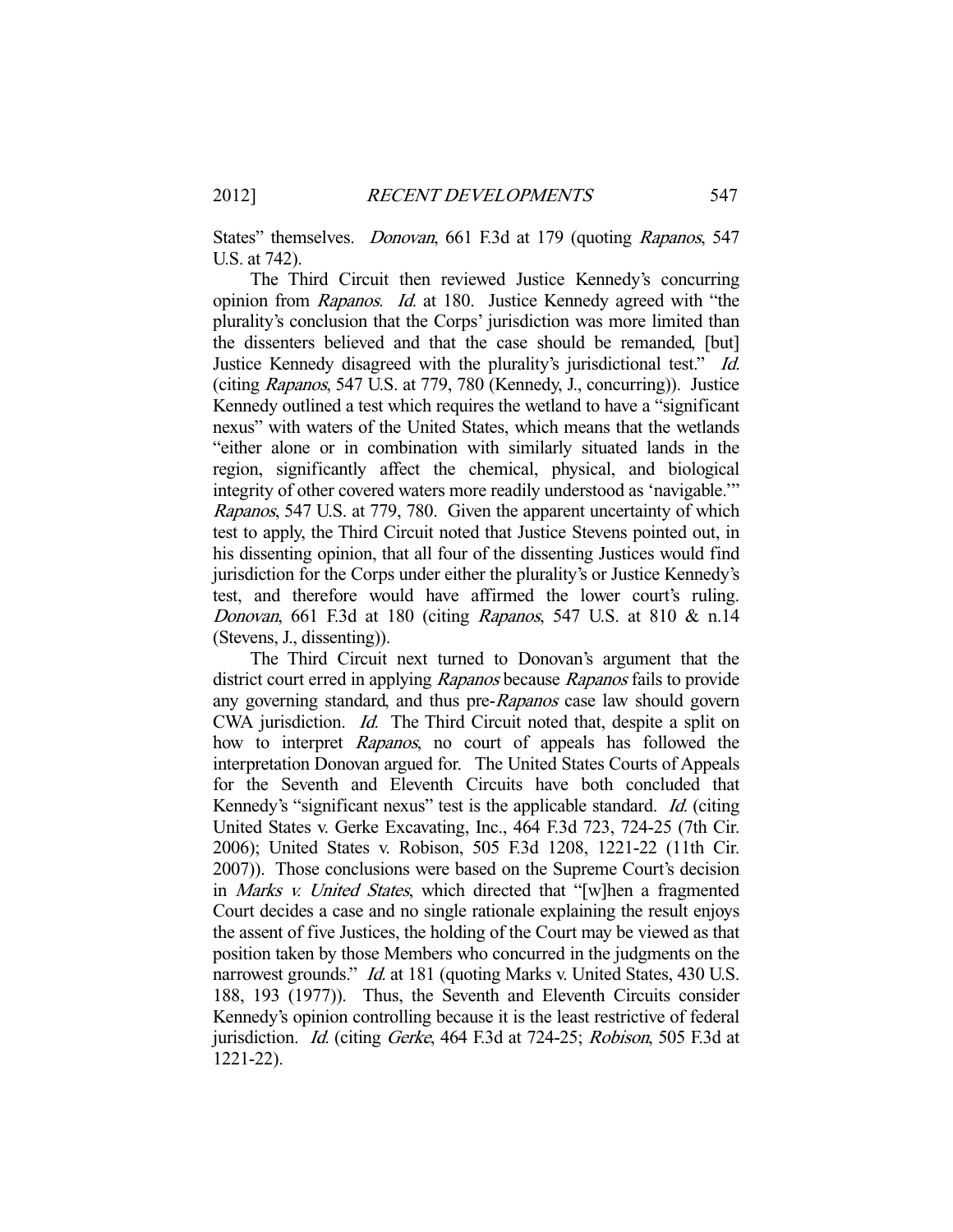The Third Circuit next noted that the First and Eighth Circuits have held that *Marks* does not provide guidance on *Rapanos*, because neither the plurality opinion nor Kennedy's concurrence relied on narrower grounds than the other. Id. (citing United States v. Johnson, 467 F.3d 56, 62-64 (1st Cir. 2006); United States v. Bailey, 571 F.3d 791, 799 (8th Cir. 2009)). In Johnson, the First Circuit reasoned that "narrowest grounds" may not necessarily mean the least restrictive of federal jurisdiction, but may instead mean the most restrictive of federal jurisdiction. 467 F.3d at 63. Additionally, there may be some scenarios where the continuous connection test finds jurisdiction but the significant nexus test does not, and vice versa. Donovan, 661 F.3d at 181 (citing Johnson, 467 F.3d at 64). Instead of deciding which test prevails, the First Circuit followed the instructions of Justice Stevens in Rapanos in looking to see if either test is satisfied and thus ensuring that a majority of the Court would support a finding of jurisdiction. Id. The Third Circuit held, "[A] strict application of Marks is not a workable framework for determining the governing standard established by Rapanos" and that the First Circuit's approach is correct in that "each of the plurality's test and Justice Kennedy's test should be used to determine the Corps' jurisdiction under the CWA." Id. at 182. The Third Circuit thus reasoned that the votes of dissent, if combined with votes from plurality or concurring opinions, could establish a majority view on a relevant issue. Id. (citing United States v. Richardson, 658 F.3d 333, 340 (3d Cir. 2011); Horn v. Thoratec Corp., 376 F.3d 163, 176 & n.18 (3d Cir. 2004); Student Pub. Interest Research Grp. of N.J., Inc. v. AT & T Bell Labs., 842 F.2d 1436, 1451 (3d Cir. 1988)). The Third Circuit thus recognized a mandate provided by the dissenters to find CWA jurisdiction under either test. *Id.* at 183.

 After reviewing the standard of appeal for a motion for summary judgment, the Third Circuit held that the two expert reports submitted by the Government were sufficient to satisfy the initial burden of proof under both Rapanos tests. Id. at 185. The court held that Donovan had not provided sufficient evidence in opposition to the Government's reports to show that there was a genuine issue for trial. Id. at 186-87. The court, however, did not rule on whether Donovan's evidence was sufficient to raise a genuine issue regarding the plurality's continuous connection test because Donovan had clearly not provided sufficient evidence to raise an issue regarding Kennedy's significant nexus test. Id. at 187. The court noted, "Nothing in Donovan's affidavit speaks to the effect his wetlands have on the chemical, physical, and biological integrity of downstream waters." *Id.* Thus, because one of the two tests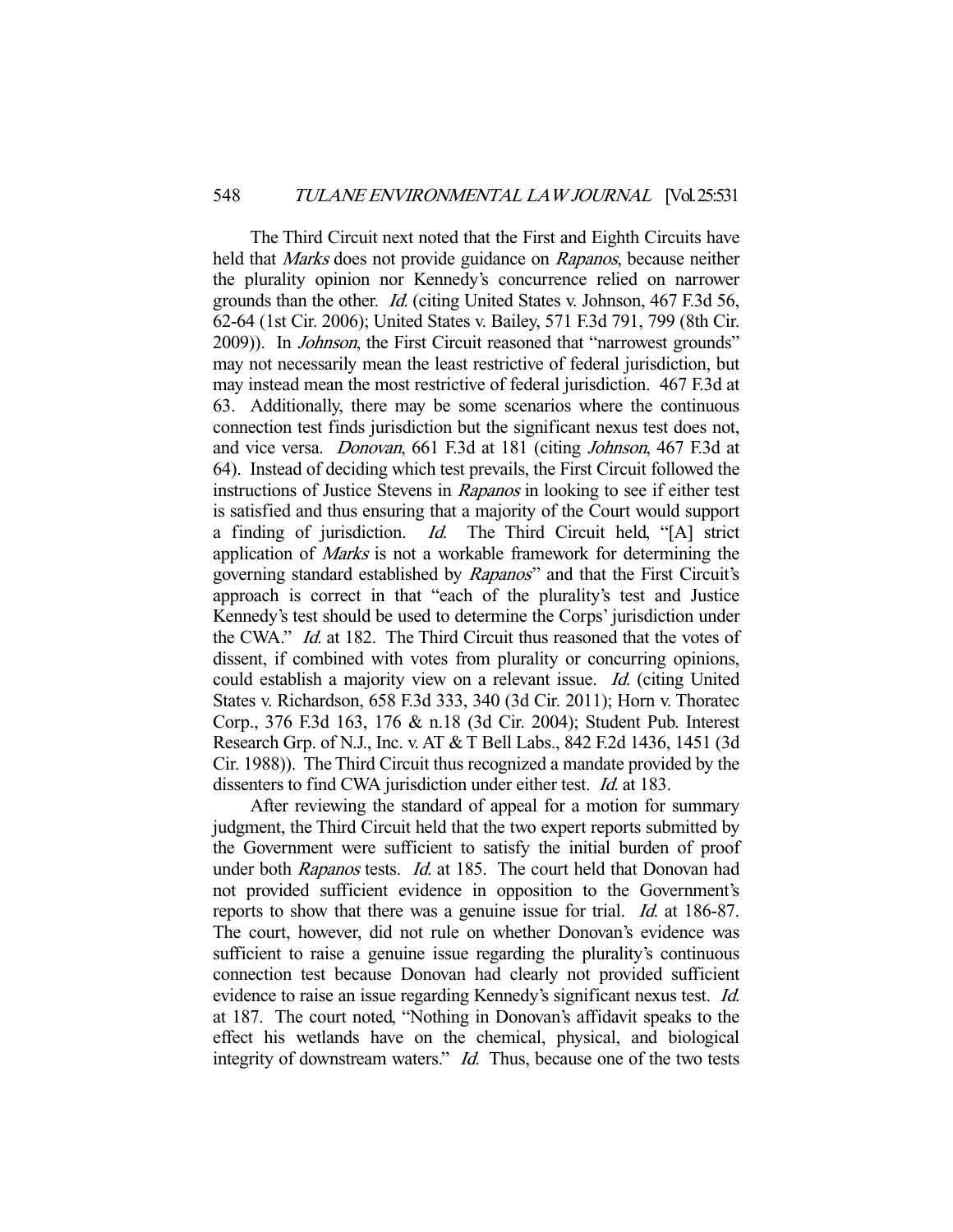was clearly satisfied by the Government's evidence, the Third Circuit declined to rule on the other test.

 "[T]he confusion over CWA jurisdiction appears likely to continue until the Supreme Court or Congress revisit the issue." Russell Prugh, Third Circuit Weighs in on Clean Water Act Jurisdiction Under Rapanos, MARTEN L. (Dec. 6, 2011), http://www.martenlaw.com/newsletter/20111 206-clean-water-act-jurisdiction. While some circuits have followed Kennedy's significant nexus test, the Third Circuit has followed others in the more expansive approach of following either the significant nexus test or the continuous connection test. Absent clear guidance from the Supreme Court, the more expansive approach may be more appropriate since all four dissenters would have upheld CWA jurisdiction in that case.

Kirk Tracy

#### V. ENVIRONMENTAL STANDING IN MARYLAND

# Patuxent Riverkeeper v. Maryland Department of the Environment, 29 A.3d 584 (Md. 2011)

#### A. Introduction

 People in the Chesapeake Bay area have a reason to be optimistic. In addition to the Environmental Protection Agency's region-wide pollution diet, which aims to curb pollution entering the Chesapeake Bay, the Maryland General Assembly passed a new standing law in 2009. MD. CODE ANN., ENVIR. § 5-204(f) (West 2011); Chesapeake Bay TMDL, EPA, http://www.epa.gov/chesapeakebaytmdl/ (last visited Apr. 5, 2012). No longer will environmental organizations suing under Maryland environmental laws be required to meet the old standing test, which required plaintiffs to own "property either adjacent to or within 'sight or sound' range of the property that [was] the subject of [the plaintiff's] complaint." DEP'T OF LEGISLATIVE SERVS., MD. GEN. ASSEMB., FISCAL AND POLICY NOTE, H.B. 1569, at 3 (2009) (second alteration in original) (internal quotation marks omitted), available at http://mlis.state.md.us/2009rs/fnotes/bil\_0009/hb1569.pdf. Instead, the new standing law mirrors federal standing requirements, a message to the judiciary that environmental plaintiffs should have an easier time being able to argue the merits of their complaint. See id. In a case of first impression before Maryland's highest court, the Court of Appeals of Maryland gave full force to the recently passed law, ruling that the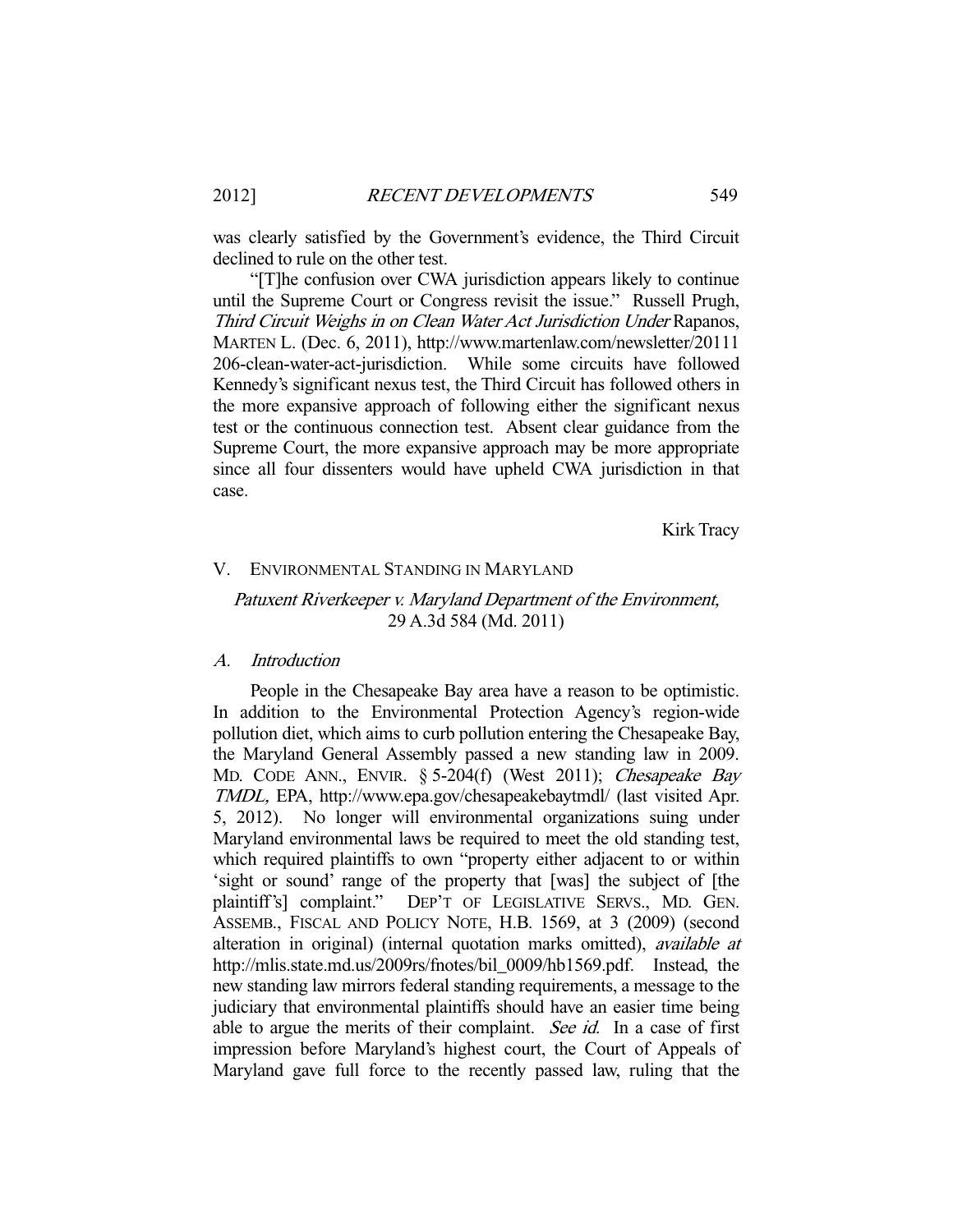Patuxent Riverkeeper (Riverkeeper) had standing to sue in a nontidal wetland permit case. Patuxent Riverkeeper v. Md. Dep't of the Env't, 29 A.3d 584, 593-94 (Md. 2011).

#### B. Factual Background

 In March 2010, the Maryland Department of the Environment (MDE) issued a nontidal wetland permit in Prince George's County, Maryland, the county just east of the District of Columbia. Id. at 594 (Harrell, J., dissenting). The permit allowed a developer to fill less than one acre of nontidal wetland and to place several culverts on streams to accommodate an access road. Id. Essentially, the permit was issued to help facilitate the development of a 550,000 square foot commercial retail building. *Id.* The development, though, was next to the Western Branch, a tributary of the Patuxent River. See id. at 590 n.10 (majority opinion) (citing Final TMDLs Approved by EPA, MDE, http://www.mde. state.md.us/programs/Water/TMDL/ApprovedFinalTMDLs/Pages/Progr ams/WaterPrograms/TMDL/approvedfinaltmdl/tmdl\_westernbranch.asp x (last visited Sept. 26, 2011)). Riverkeeper, in comments to the MDE, challenged the permit arguing the site's developer did not demonstrate that the access road had "no practicable alternative that would avoid or result in [a] less adverse impact on nontidal wetlands." Id. at 585 (internal quotation marks omitted).

 Riverkeeper, for a variety of reasons, claimed it had standing to challenge the permit. First, Riverkeeper's sole focus is protecting, restoring, and advocating for clean water in the Patuxent and its tributaries. Id. at 584 n.1 (quoting Affidavit of Frederick Tutman, Chief Exec. Officer, Patuxent Riverkeeper). Next, one of its members, David Linthicum, was on the Patuxent River every other day. Id. at 591 (quoting Affidavit of David Linthicum, Member, Patuxent Riverkeeper). Specifically, he visited and would continue to visit the Western Branch every few months. *Id.* (quoting Affidavit of David Linthicum, *supra*). In his visits to the Western Branch over the past ten years, Mr. Linthicum would "wade in the water to clear out branches for the purpose of waterway maintenance and navigation." *Id.* (quoting Affidavit of David Linthicum, supra). Additionally, Mr. Linthicum sold maps of the Patuxent River and Western Branch, which he charted and diagramed. Id. at 592 (quoting Patuxent Riverkeeper v. Md. Dep't of the Env't, No. CAL10-11819, 2010 WL 6599778 (Md. Cir. Ct. Dec. 1, 2010), rev'd, 29 A.3d 584 (Md. 2011)). While Mr. Linthicum never went to the river at or near the permitted culverts or project area, he sometimes would paddle as close as 8.5 miles downstream from the wetlands impacted by the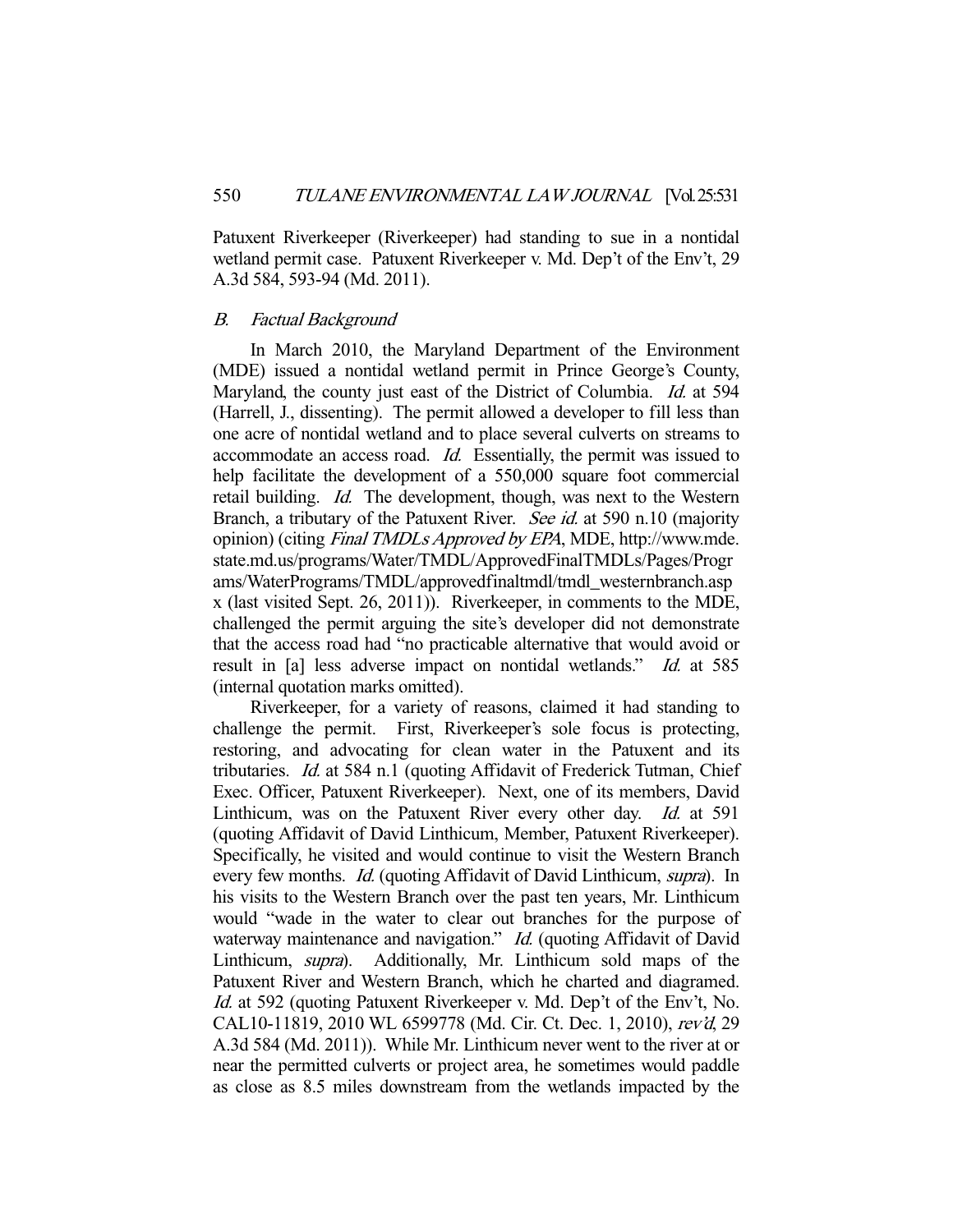commercial retail building. *Id.* at 591 (quoting Affidavit of David Linthicum, supra).

 Mr. Linthicum claimed that the permit would affect his interests. "The health of the Western Branch, including the area where I most often paddle, wade, and clear trees and other blockages, will suffer as a direct result of the impacts to the connected streams and tributaries just a few miles upstream at [the commercial retail building]." Id. (quoting Affidavit of David Linthicum, supra). Because the permits allowed for altering the river's flow rate, the Patuxent River's tributaries could be harmed. Id. (quoting Affidavit of David Linthicum, supra). Also, the loss of wetlands, particularly those in the headwaters of the Patuxent, which act like sponges to absorb pollution, could lead to the death of other tributary areas that do not have space for the excess pollution. Id. at 592 (quoting Affidavit of David Linthicum, supra). Finally, the headwaters of the Patuxent were altered because of the road crossing and culverts, which could cause damage to the rest of the river. Id. (quoting Affidavit of David Linthicum, supra).

## C. Legal Background on Standing in Maryland

 Before the enactment of the new standing law, Maryland essentially went with an "if you can see it, then you can be harmed by it" test. For instance, the Maryland Court of Special Appeals, the state's intermediate-level court, found that in order to have standing a "property owner must be in 'sight or sound' range of the property" that is at issue. Comm. for Responsible Dev. on 25th St. v. Mayor & City Council of Balt., 767 A.2d 906, 920 (Md. Ct. Spec. App. 2001) (quoting Md.-Nat'l Capital Park & Planning Comm'n v. City of Rockville, 305 A.2d 122, 127 (Md. 1973)) (citing Wier v. Witney Land Co., 263 A.2d 833, 839 (Md. 1970)). However, the General Assembly broadened the scope of standing with the passage of a standing law in 2009, allowing MDE permit challenges to be analyzed under federal standing jurisprudence. MD.CODE ANN., ENVIR. § 5-204(f); H.B. 1569, 2009 Leg. (Md. 2009).

 To satisfy the case or controversy language in Article III of the United States Constitution, the plaintiff must prove three standing elements. See Friends of the Earth, Inc. v. Laidlaw Envtl. Servs. (TOC), Inc., 528 U.S. 167 (2000); see also Steven G. Davison, Standing To Sue in Citizen Suits Against Air and Water Polluters Under Friends of the Earth, Inc. v. Laidlaw Environmental Services (TOC), Inc., 17 TUL. ENVTL. L.J. 63 (2003). First, the plaintiff must suffer an injury in fact "that is (a) concrete and particularized and (b) actual or imminent, not conjectural or hypothetical." Laidlaw, 528 U.S. at 180 (citing Lujan v.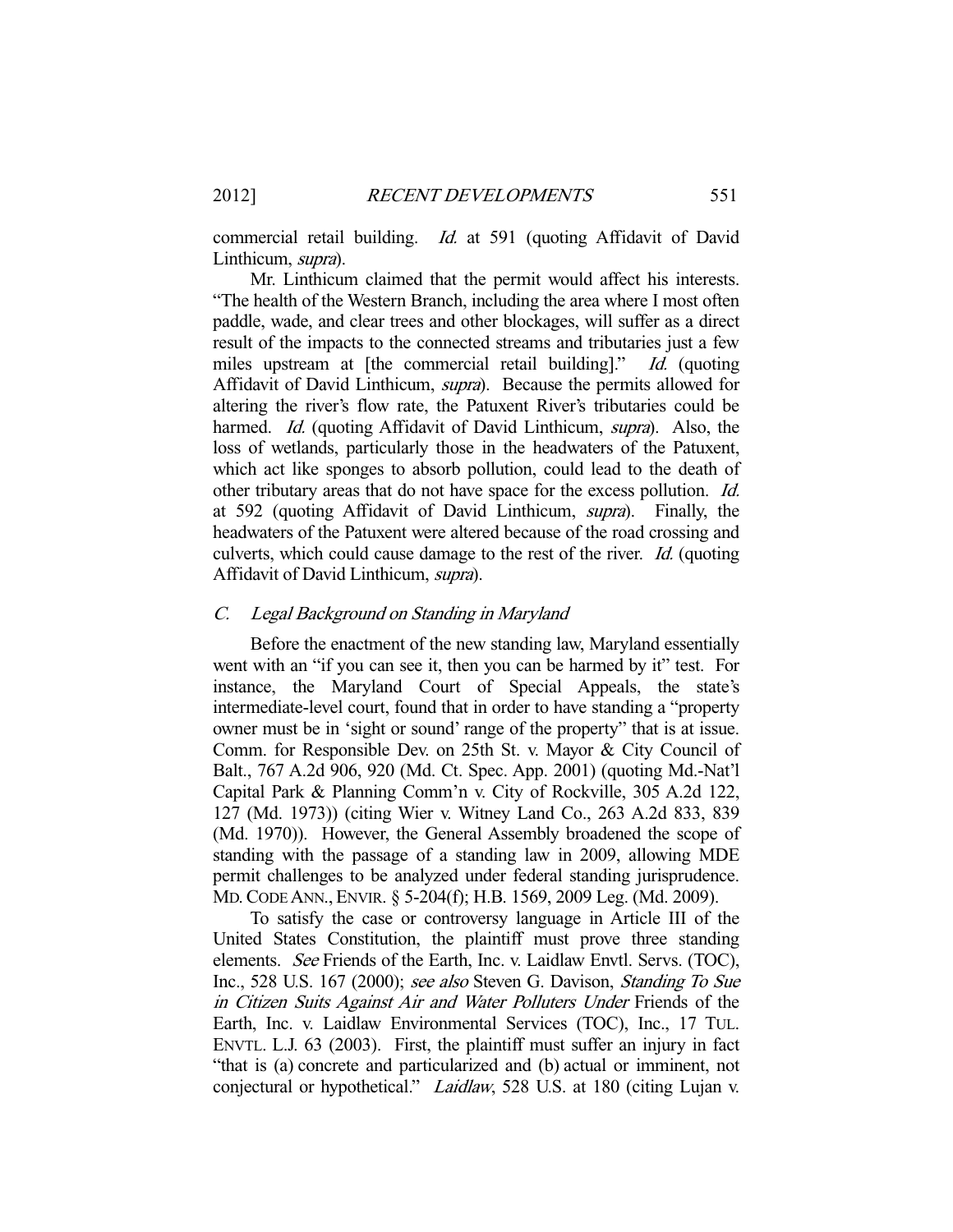Defenders of Wildlife, 504 U.S. 555, 560-61 (1992)). Next, the plaintiff's injury must be fairly traceable to the defendant's actions. Id. (citing Lujan, 504 U.S. at 560-61). Finally, the injury must likely be redressable by the court. *Id.* at 181 (citing *Lujan*, 504 U.S. at 560-61).

 Under the first prong, harm to economic, aesthetic, or recreational interests all qualify as harm that can be an "injury in fact." *Id.* at 183-84. The plaintiff must have a reasonable concern that the defendant's actions will injure the plaintiff's interest, and this concern must be more than just a generalized complaint or a conclusory allegation. Id. (citing Lujan v. Nat'l Wildlife Fed'n, 497 U.S. 871, 888 (1990)); see Friends of the Earth, Inc. v. Gaston Copper Recycling Corp., 204 F.3d 149, 160 (4th Cir. 2000) (stating that a plaintiff does not have to wait for the harm to occur before bringing suit because this standard "would eliminate the claims of those who are directly threatened but not yet engulfed" by an illegal action). A great amount of harm is not necessary to satisfy this inquiry; an "identifiable trifle" will suffice. See United States v. Students Challenging Regulatory Agency Procedures (SCRAP), 412 U.S. 669, 689 n.14 (1973) (quoting Kenneth Culp Davis, Standing: Taxpayers and Others, 35 U. CHI. L. REV. 601, 613 (1968)). In order to satisfy the actual or imminent prong of injury in fact, the plaintiff must show concrete plans to return to the area that will be affected by the plaintiff's action, not an intention to someday return to the area. *Lujan*, 504 U.S. at 564.

 Under the second prong of the standing inquiry, the proximate cause prong, a specific nexus must exist between the injury alleged and the plaintiff's actions. For instance, the Court in *Lujan* held that a plaintiff "must use the area affected by the challenged activity and not an area roughly 'in the vicinity' of it." *Id.* at 566 (quoting *Nat'l Wildlife* Fed'n, 497 U.S. at 887-89). Notably though, the Court did not define what they meant by affected area. Davison, *supra*, at 63.

 The extent of the affected area depends on the facts of each case before the court. For instance, in *Laidlaw*, the Court held the plaintiff had standing even though the plaintiff did not get any closer than forty miles from the permitted facility. 528 U.S. at 183. However, the plaintiff did not come nearer to the facility out of fear that the closer water contained harmful pollutants. Id. Importantly though, distance is not a determinative factor for the "area affected" inquiry.

We do not impose a mileage or tributary limit for plaintiffs . . . . [P]laintiffs may produce water samples showing the presence of a pollutant of the type discharged by the defendant upstream or rely on expert testimony suggesting that pollution upstream contributes to a perceivable effect in the water that the plaintiffs use. At some point, however, we can no longer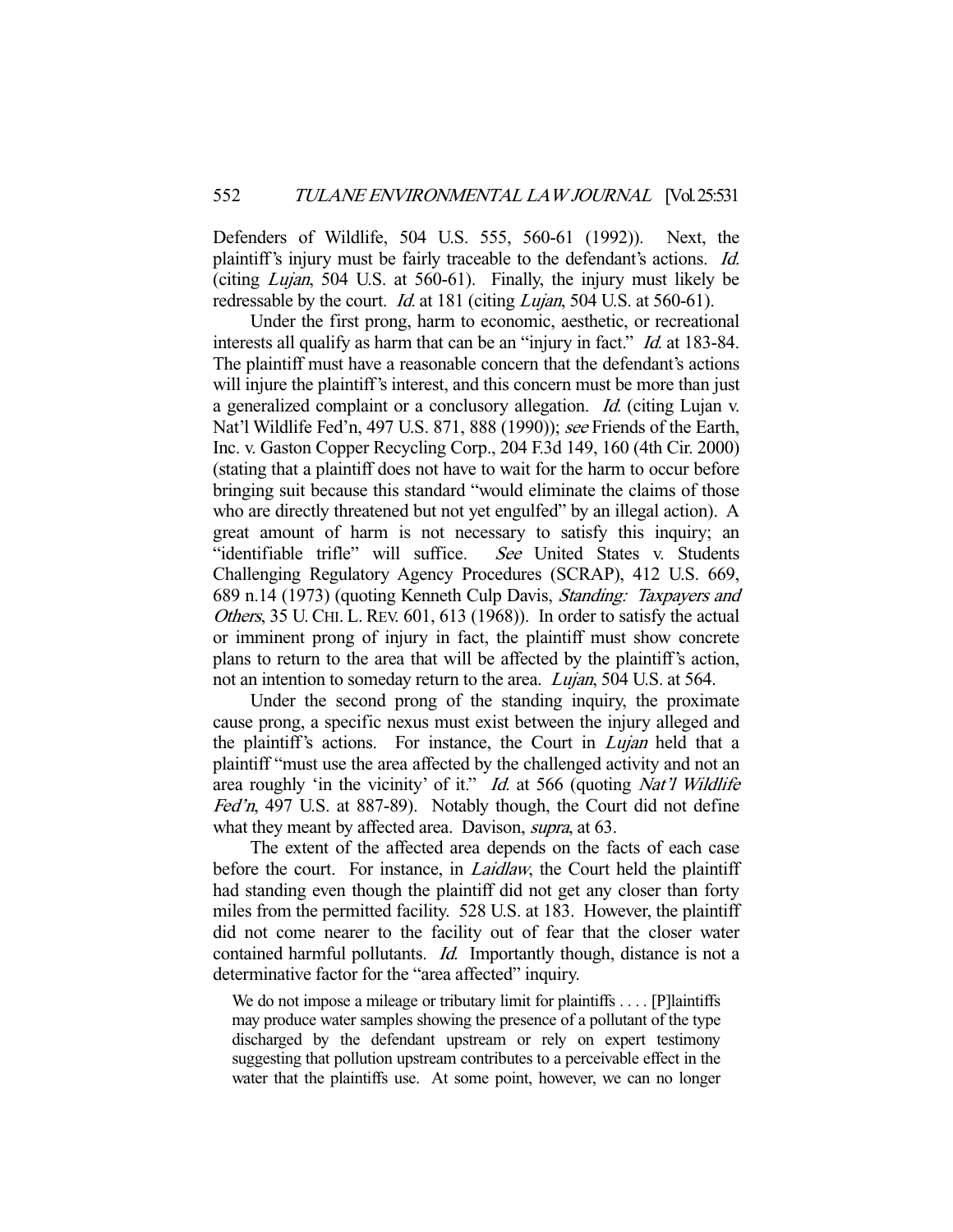assume that an injury is fairly traceable to a defendant's conduct solely on the basis of the observation that water runs downstream. Under such circumstances, a plaintiff must produce some proof . . . .

Friends of the Earth, Inc. v. Crown Cent. Petroleum Corp., 95 F.3d 358, 362 (5th Cir. 1996) (denying standing to a plaintiff who used water three tributaries and eighteen miles downstream from the permitted refinery); see Friends of the Earth v. Gaston Copper Recycling Corp., 629 F.3d 387, 397 (4th Cir. 2011) (finding that a plaintiff had standing when the plaintiff was 16.5 miles from the permitted discharge). But see Pollack v. U.S. Dep't of Justice, 577 F.3d 736, 741-43 (7th Cir. 2009) (denying standing when the plaintiff was thirteen miles from the discharge of a bullet range because it was "unclear if any pollution from bullets discharged into Lake Michigan will travel the thirteen miles").

 Finally, under the third prong of the standing inquiry, the aggrieved party must show that a judicial decision will likely relieve the party's injury. The plaintiff must show that the permitted activity is "diminishing or threaten[s] to diminish" the plaintiff's enjoyment of an affected area. Ctr. for Biological Diversity v. Lueckel, 417 F.3d 532, 537 (6th Cir. 2005) (citing Sierra Club v. Robertson, 28 F.3d 753, 759 (8th Cir. 1994)).

#### D. The Court's Decision

 Here, the court considered the issue of whether Riverkeeper met Maryland's new federal standing requirements. In a 5-2 decision, the Court of Appeals of Maryland ruled in favor of Riverkeeper, finding that it had standing to challenge the issuance of the MDE nontidal wetland permit. Riverkeeper, 29 A.3d at 594.

 The court stated that Riverkeeper had a reasonable concern that the permitted action of diverting an upriver stream could result in future harm to the Western Branch's ecology. *Id.* at 593. Restating the circuit court's finding, the court of appeals said Riverkeeper member Mr. Linthicum "had adequately asserted demonstrable aesthetic, recreational, and economic interests in the Western Branch as an avid paddler and mapmaker." Id.

 Briefly addressing the second prong of federal standing requirements, the court held that Riverkeeper sufficiently established a nexus between the permit's issuance and the alleged harm to Mr. Linthicum. Id. In establishing the nexus, the court gave weight to the scientific articles that Mr. Linthicum consulted and his experience as a clean water advocate in the Patuxent. Id. Specifically, the articles and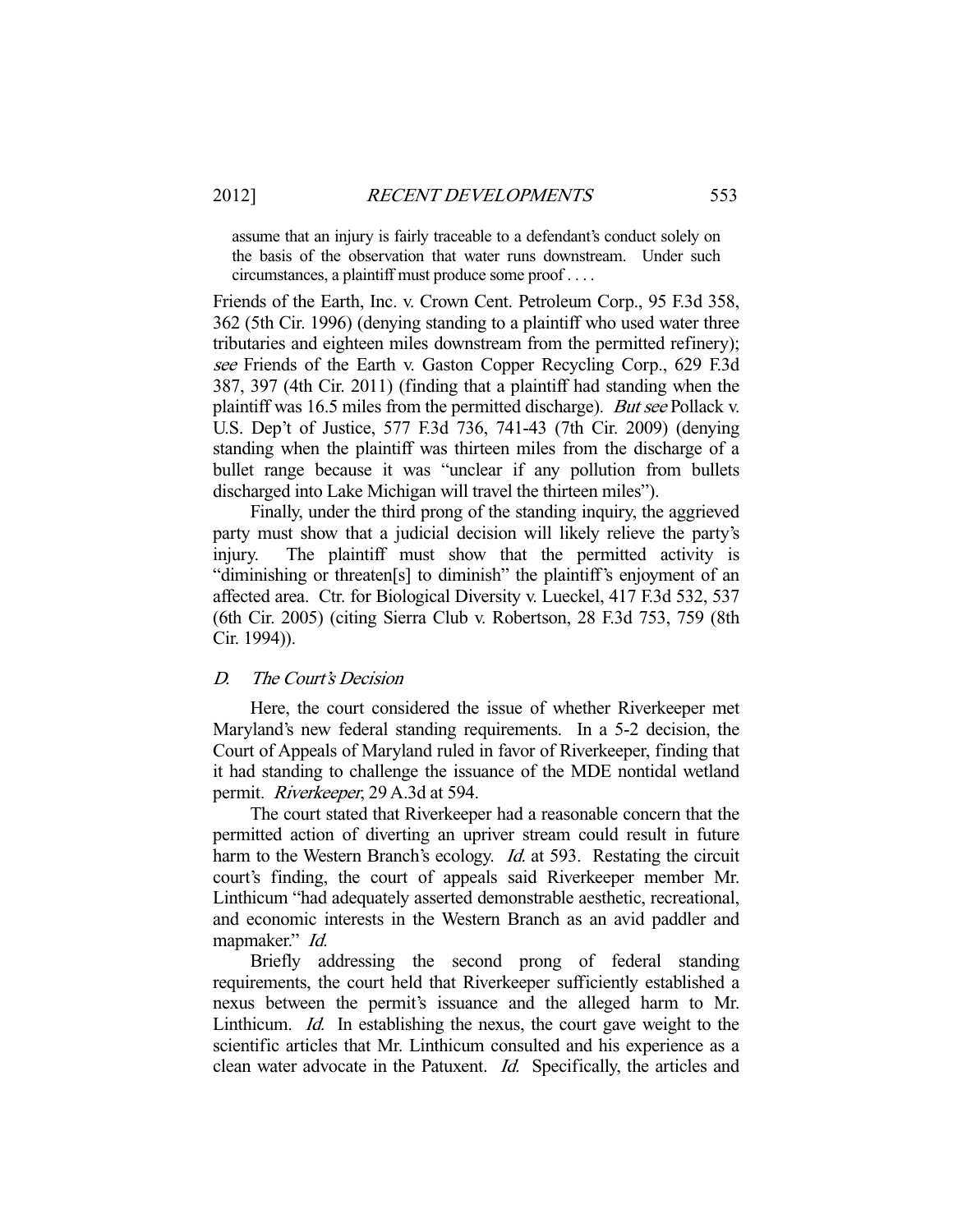experience showed that stream crossings, like the one permitted, at headwaters and wetlands could negatively affect the downstream Western Branch. Id.

 Finally, under the third prong, the court held that a judicial ruling would relieve the party's injury. The court gave weight to the statement of Riverkeeper CEO Frederick Tutman, who said that the harm would be eliminated by rescinding the permit, or by including more intensive mitigation efforts in the permit. *Id.* at 593-94. Thus, the court ruled that Riverkeeper had standing.

 In a much more lengthy analysis, the dissent, in an opinion written by Judge Harrell, did not believe the majority correctly applied the facts of the case to the federal standing requirements. Id. at 594-603 (Harrell, J., dissenting). The dissent opined that the majority diluted the standing requirements of injury in fact and traceability. *Id.* at 594. Looking towards what the decision told future environmental plaintiffs, the dissent stated, "This unacceptable precedent instructs organizational plaintiffs . . . that they need only have a member who has aesthetic, recreational, or economic interests in the environment generally, rather than requiring a showing that these interests have a genuine nexus to, and will be harmed by, the permitted activity." *Id.* 

 The dissent proposed a three-part test to determine whether a plaintiff was within the affected area: "consider the type and source of the pollutant, the amount of the pollutant, and the distance from the person's allegedly impacted activities to the discharge." Id. at 596. Under the first part of this test, the dissent distinguished some of the cases relied upon by the majority, which involved discharging toxic materials, to the discharge of nutrients and sediments in this case. *Id.* at 597. The dissent also stated that the source of the pollutant should be limited to MDE's jurisdiction. *Id.* at 598. In other words, the source of the pollutant in the standing analysis should be limited to the pollution directly caused because of the permit, not the stormwater runoff associated with the commercial building development. See id.

 Under the second part, the dissent believed the amount of the released pollutant was minimal. Specifically, Judge Harrell compared the minor amount of permitted activity, less than one acre of wetland fill alteration and routing streams through culverts, to the expansive 70,000 acre watershed Riverkeeper sought to protect. Id. Additionally, the dissent found it important that Mr. Linthicum did not visually observe any of the pollution. Id.

 Under the third part of the dissent's test, Judge Harrell concluded that Mr. Linthicum was not in the affected area of the MDE permit. Id.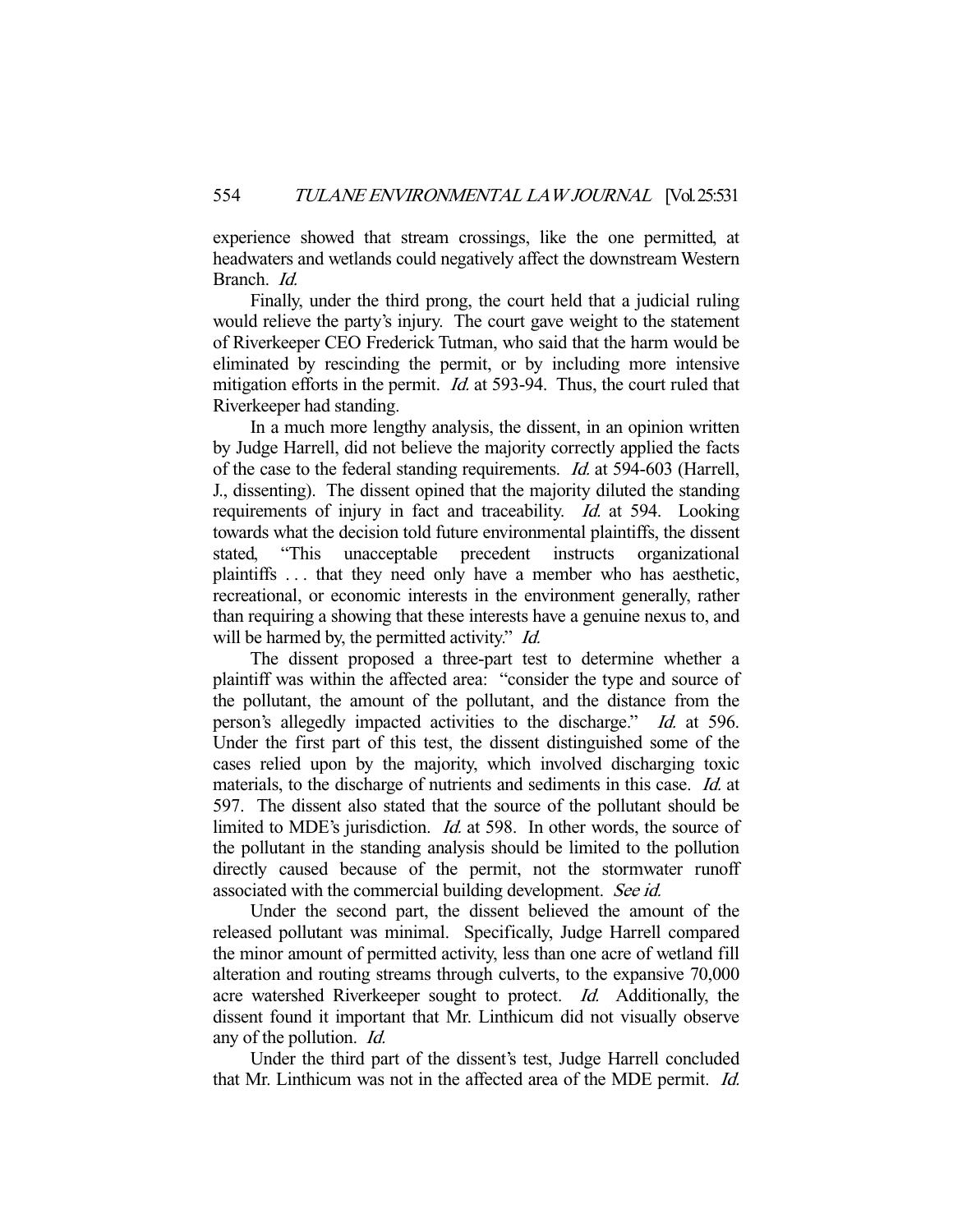at 598-99. In finding this, the dissent compared the relatively small size of the permit and the fact that no toxic chemical was discharged with the fact that Mr. Linthicum only traveled within 8.5 miles of the impact site. Id. at 599; see also Crown Cent. Petroleum, 95 F.3d at 362.

 The dissent also took issue with the fact that Riverkeeper did not provide sufficient evidence to satisfy the traceability prong of the federal standing analysis. Riverkeeper, 29 A.3d at 600. Because the watershed is so large, the prospective harm Mr. Linthicum complained of could actually have come from other sources, like agriculture and waste water treatment plants. Id. Mr. Linthicum's contentions only spoke to his general "concerns . . . caused by cumulative urbanization in the upland areas of the watershed," not to his concerns of the permit at issue. Id. The dissent was looking for "a more concrete and particularized showing of how the nutrients, sediments, or pollutants, after they inevitably flow downstream, acted, or will act, to harm [Mr. Linthicum's] particular interests." Id. at 602; see Crown Cent. Petroleum, 95 F.3d at 362. According to the dissent, Mr. Linthicum's disregard for the available information on the permit at issue spoke to the vagueness and unreasonableness of his "fears." Riverkeeper, 29 A.3d at 602-03.

#### E. Conclusion

 In 2009, the Maryland General Assembly passed legislation broadening the scope of standing to allow plaintiffs to have a better chance of enforcing Maryland environmental laws. The court's ruling in Riverkeeper gave full force to the spirit of the law and set quite a low standing bar for future environmental lawsuits. The United States Court of Appeals for the Fifth Circuit stated in Crown Central Petroleum that a plaintiff must come forward with some proof when the causation between an alleged harm and an environmental permit is less clear.

 At the end of the day, because of the scientific nature of Riverkeeper's claim, the harm to Mr. Linthicum's interest because of the nontidal wetland permit is not exactly clear, and it may never be clear. The direct effects of the permit were relatively small and Mr. Linthicum never came within five miles of the permitted activity. At the same time though, the nature of a river is that all things placed in a river will eventually make their way downstream. As the Supreme Court stated in SCRAP, an identifiable trifle of harm will suffice. As a case of first impression, the court's ruling in Riverkeeper allows plaintiffs to argue the merits of their case, with a minimal showing of harm to their interest. This was the legislature's intent when passing the standing law: broader enforcement of Maryland environmental statutes. People in the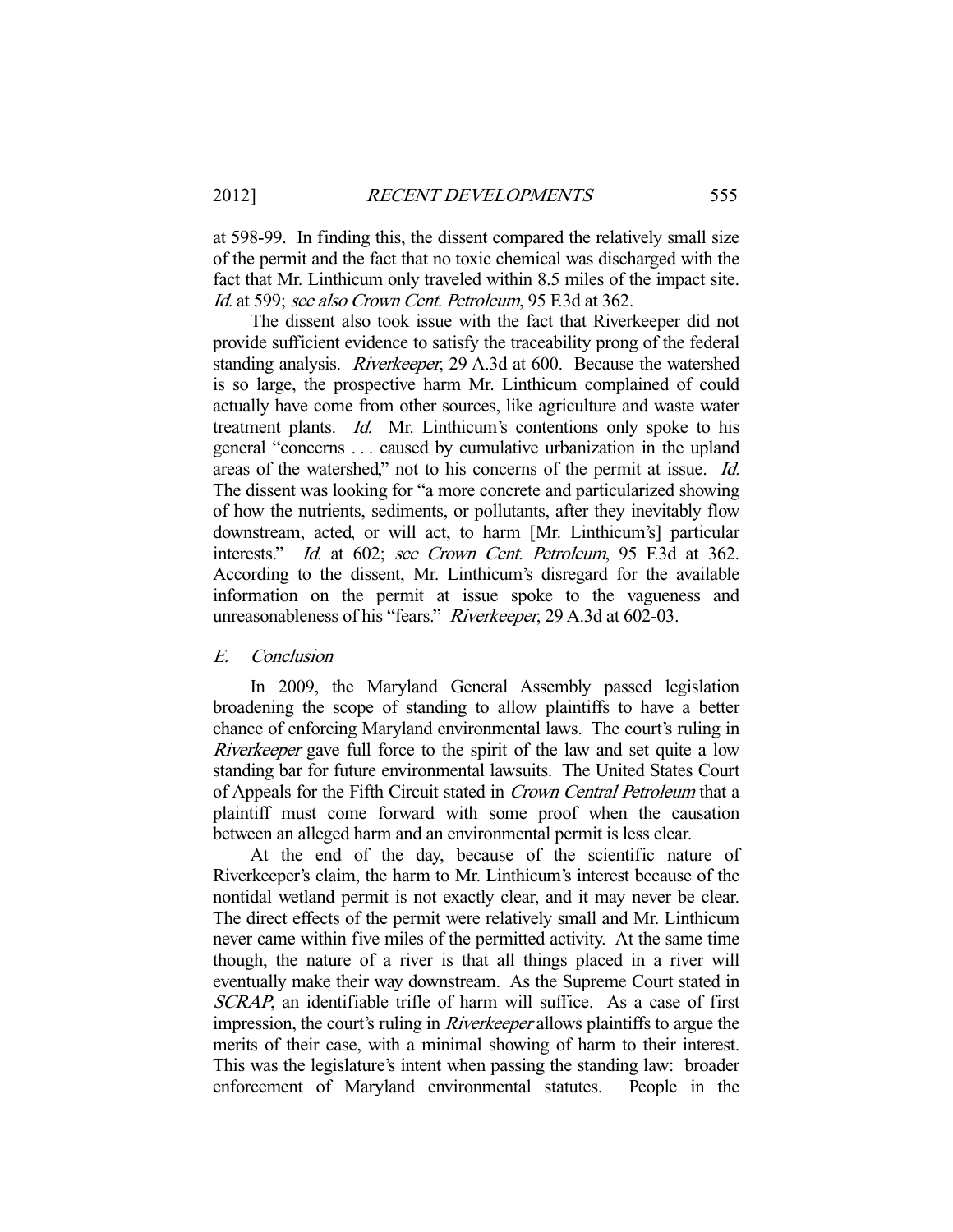Chesapeake Bay area should be optimistic about the Court's holding and what it means for future environmental law enforcement.

Wesley Rosenfeld

# VI. ENFORCEMENT OF FOREIGN MONEY JUDGMENTS—CHEVRON IN ECUADOR

# Chevron Corp. v. Naranjo, 667 F.3d 232 (2d Cir. 2012)

In Chevron Corp. v. Naranjo, the United States Court of Appeals for the Second Circuit considered whether to uphold a global antienforcement injunction against Ecuadorian plaintiffs attempting to enforce an allegedly fraudulent judgment entered by an Ecuadorian court against Chevron. 667 F.3d 232, 234 (2d Cir. 2012). The Second Circuit reversed the United States District Court for the Southern District of New York decision granting the injunction, vacated the injunction, and remanded to the district court with instructions to dismiss Chevron's claim for declaratory and injunctive relief in its entirety. Id. With this decision, the Second Circuit enabled the possible enforcement of a historically large judgment and moved forward two decades of litigation involving one of the most well-known instances of environmental pollution in the world.

 The factual and procedural backgrounds preceding this case are expansive and span fifty years and twenty years, respectively. See, e.g., Chevron Corp. v. Berlinger, 629 F.3d 297, 300-06 (2d Cir. 2011); Aguinda v. Texaco, Inc., 303 F.3d 470, 473-76 (2d Cir. 2002); Jota v. Texaco Inc., 157 F.3d 153, 155-58 (2d Cir. 1998); Aquinda v. Texaco, Inc., 945 F. Supp. 625, 626-27 (S.D.N.Y. 1996), vacated, Jota, 157 F.3d 153. Thus, only the important facts relative to the Second Circuit's decision are summarized below. Texaco explored for and extracted oil in the Lago Agrio region of the Ecuadorian Amazon, beginning operations in 1964. Chevron, 667 F.3d at 235 (citing Jota, 157 F.3d at 155). Texaco ended operations in 1992, and the next year the Ecuadorian plaintiffs filed suit in the Southern District of New York alleging environmental, health, and other tort claims related to the extraction operations. Id. For years, Texaco sought to dismiss the complaint based on arguments that Ecuador was the proper forum for the suit. Aguinda, 303 F.3d at 474. The district court and Second Circuit agreed, and dismissed the suit based on forum non conveniens. Id. at 480.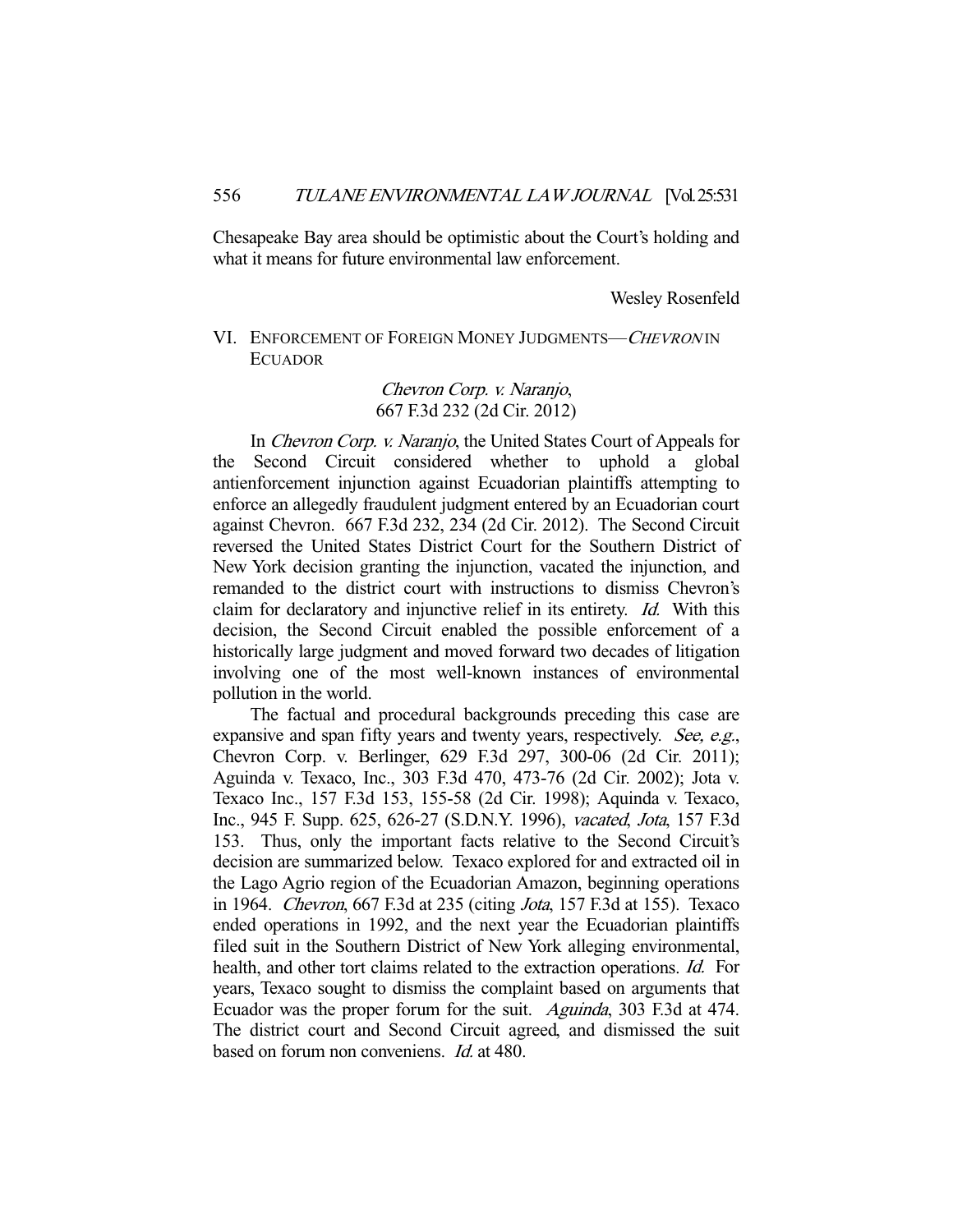After the suit in New York was dismissed, the Ecuadorian plaintiffs filed suit in a trial court in Ecuador. Chevron, 667 F.3d at 235-36. Additionally, Texaco was acquired by Chevron in 2001. *Id.* at 235 n.2. After several more years of litigation, on February 14, 2011, the Ecuadorian trial court found Chevron liable for \$8.6 billion in damages and a conditional \$8.6 billion in punitive damages if Chevron failed to apologize within fourteen days of the decision. Id. at 236. Chevron never apologized, and the final judgment totaled \$17.2 billion. Id. Chevron sought to enjoin enforcement of this award anywhere in the world by filing an injunction in the Southern District of New York. Id. at 234. Chevron alleged that the Ecuadorian plaintiffs and their lawyers obtained the judgment through various fraudulent, corrupt, unethical, and illegal means, including unduly influencing the selection of an independent expert and by controlling the results of the independent expert's environmental assessment. *Id.* at 236 (citing *In re* Application of Chevron Corp., 709 F. Supp. 2d 283, 289 (S.D.N.Y. 2010)). Chevron also alleged that the lead attorney in the case, American Steven Donziger, and his team used intimidation and illegally exercised political pressure on the Ecuadorian judicial process. Id.

 Both parties appealed the Ecuadorian trial court's decision. Id. at 237. However, the Ecuadorian intermediate court upheld the decision on January 3, 2012. Id. Chevron had the right to appeal the intermediate court's decision to the National Court of Justice, Ecuador's highest court, but the National Court would only review questions of law. Id. Chevron could also apply for a stay from the intermediate court pending a final appeal to the National Court.  $Id$ . With no stay yet in force, the Ecuadorian plaintiffs could seek to enforce the judgment anywhere in the world where Chevron has assets; however, Chevron no longer has any assets in Ecuador. Ecuador: Chevron Will Not Apologize for Pollution, Even to Save \$8.5 Billion, N.Y. TIMES, Feb. 4, 2012, at A7. Before the Ecuadorian plaintiffs could file suit to enforce the judgment outside of the country, Chevron filed suit in the Southern District of New York seeking an injunction to prevent the enforcement of the judgment anywhere outside of Ecuador. Chevron, 667 F.3d at 238. On March 7, 2011, Judge Lewis A. Kaplan granted the global injunction, and the Ecuadorian plaintiffs appealed shortly thereafter. Id. at 234 (citing Chevron Corp. v. Donziger, 768 F. Supp. 2d 581 (S.D.N.Y. 2011)).

 On appeal, the Ecuadorian plaintiffs and their lawyers made dozens of arguments to overturn the injunction, but the court needed to decide just one important threshold issue: whether Chevron's injunction could be properly granted under New York's Uniform Foreign Country Money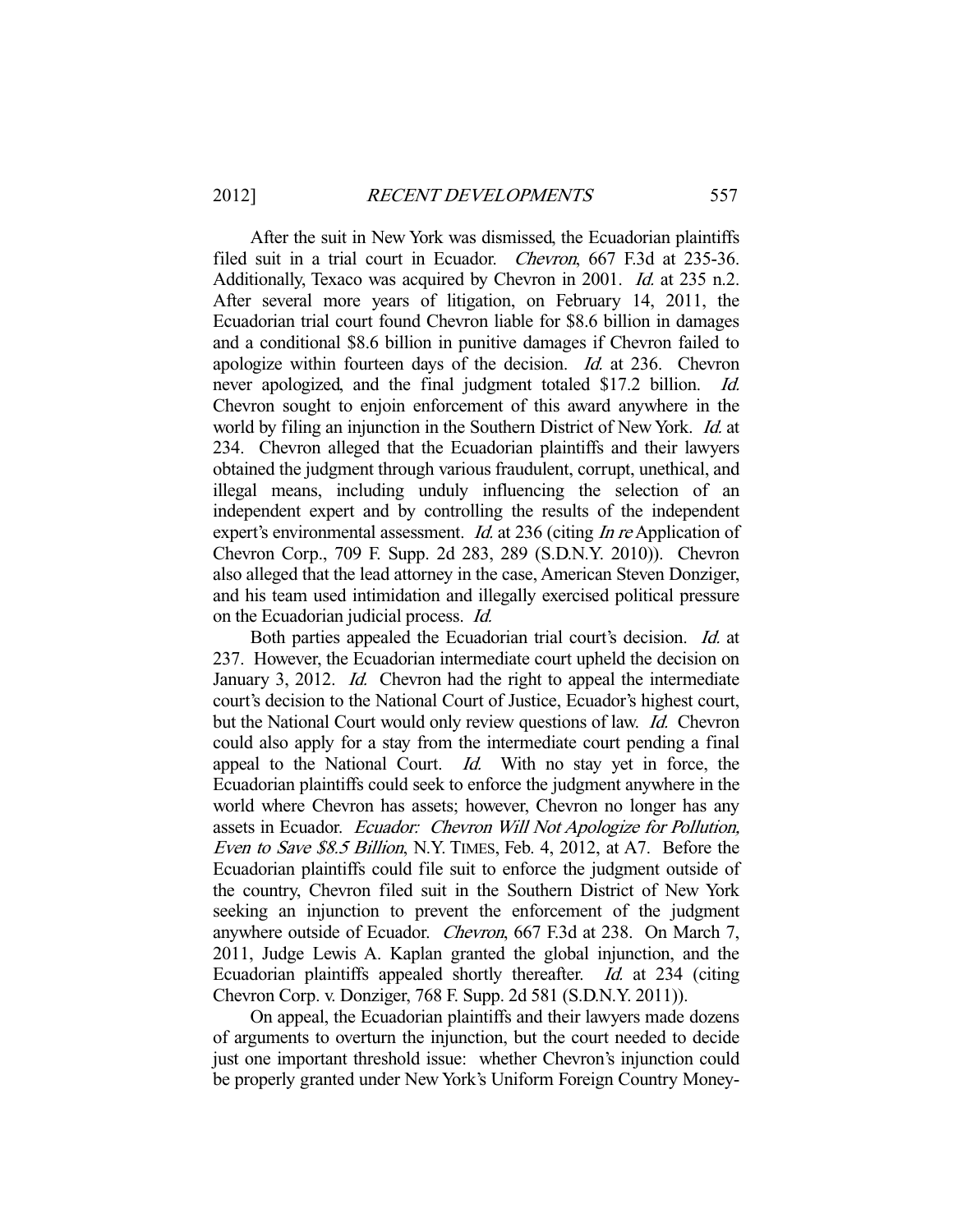Judgments Recognition Act (Recognition Act). Id. at 239; see N.Y. C.P.L.R. 5301-5309 (2011). Holding that the Recognition Act did not allow for an anticipatory global antienforcement injunction such as the one sought here, the court dismissed the claim in its entirety, without discussing the other potential arguments rendered moot by the dismissal of the case. Chevron, 667 F.3d at 239.

 The Second Circuit first examined the necessary findings to overturn a preliminary injunction granted by a trial judge. The court stated that "a district court commits reversible error in awarding a preliminary injunction not only by misapplying the standard governing their provision—that a party must show irreparable harm, likelihood of success on the merits, and so forth—but also if the district court's ruling 'misapprehend[s] the law.'" Id. (quoting Int'l Dairy Foods Ass'n v. Amestoy, 92 F.3d 67, 70 (2d Cir. 1996)) (citing UBS Fin. Servs., Inc. v. W. Va. Univ. Hosps., Inc., 660 F.3d 643, 648 (2d Cir. 2011)). The Second Circuit found that the district court's acceptance of Chevron's theory of relief under the Recognition Act was a reversible legal misapprehension. Id.

 The court first noted that New York was traditionally a generous forum in which to enforce judgments for money damages rendered by foreign courts and that the state legislature adopted the Recognition Act in accordance with that tradition. Id. (quoting Galliano, S.A. v. Stallion, Inc., 930 N.E.2d 756, 758 (2010)). Moreover, the court found that the Recognition Act presumes enforceability and generally provides for the enforcement of foreign judgments, not a bar to enforcement. Id. The Recognition Act does contain two relevant exceptions from the presumption that a holder of a foreign judgment can obtain enforcement in New York. One exception requires a court not to enforce an award if "the judgment was rendered under a system which does not provide impartial tribunals or  $\dots$  due process of law." *Id.* at 239-40 (quoting N.Y.  $C.P.L.R. 5304(a)(1)$ . The other exception allows a court to decline enforcement if "the judgment was obtained by fraud." Id. at 240 (quoting N.Y. C.P.L.R. 5304(b)(3)). However, the Second Circuit held that the Recognition Act, including its exceptions, does not provide "an affirmative cause of action to declare foreign judgments void and enjoin their enforcement." Id. The court held that the Recognition Act simply does not authorize a court to declare a foreign judgment unenforceable on the preemptive suit of a potential judgment-debtor. Id. Chevron filed this antisuit injunction before the Ecuadorian plaintiffs attempted to enforce their judgment in New York, or anywhere else in the world. Chevron attempted to file an affirmative cause of action which had no